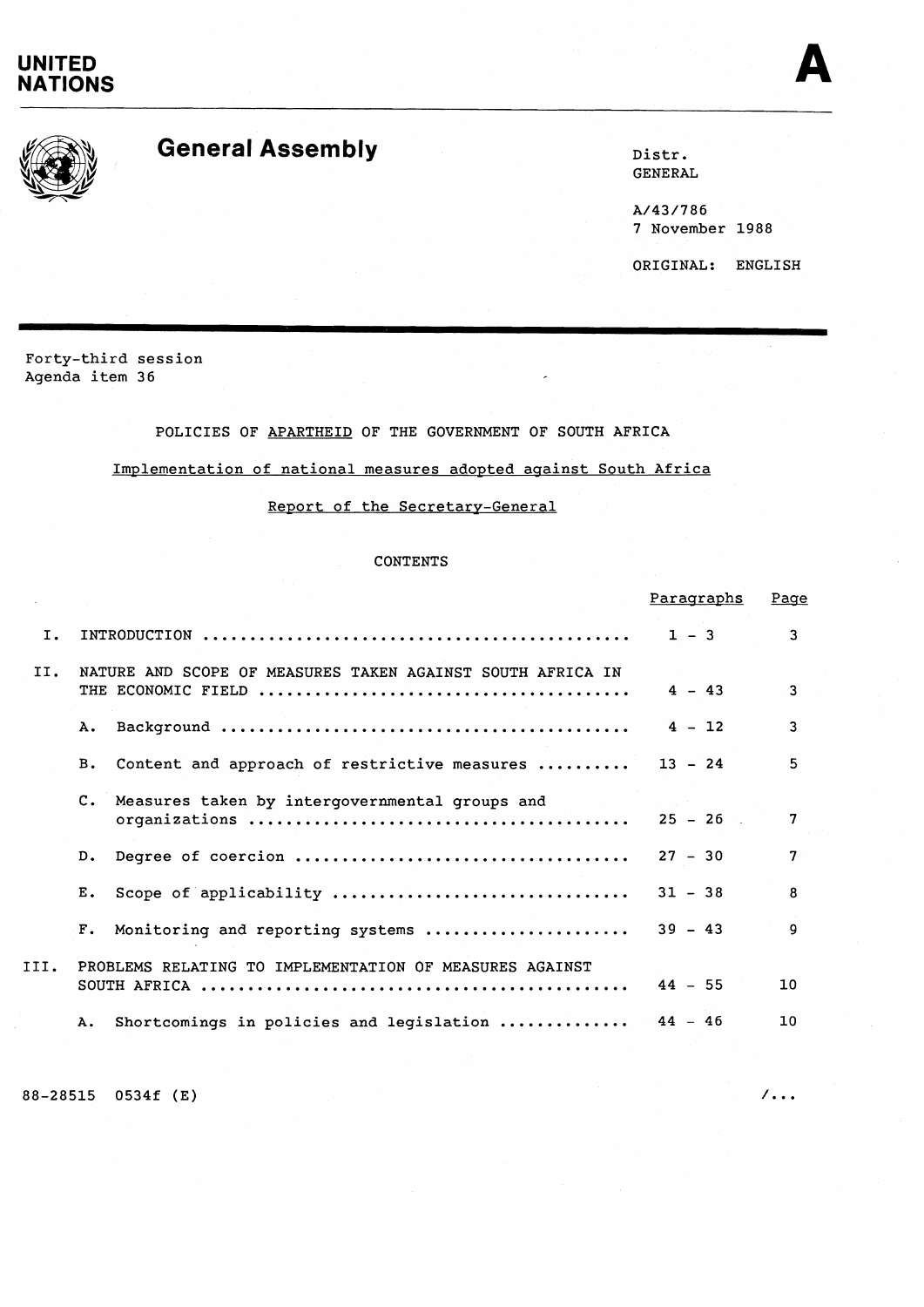# **CONTENTS (continued)**

|               |                |                                                | Paragraphs | Page              |
|---------------|----------------|------------------------------------------------|------------|-------------------|
|               | в.             | Enforcement mechanism and scope  47 - 49       |            | 11                |
|               | $\mathbf{C}$ . | Issues relating to co-ordination of measures   | 50.        | 12                |
|               | D.             | Advance notices and "gentlemen's agreements"   | $51 - 52$  | $12 \overline{ }$ |
|               | E.,            | Third-country exploitation of sanctions        | $53 - 55$  | $12 \overline{ }$ |
| IV.           |                |                                                | $56 - 60$  | 13                |
| <b>Annex.</b> |                | Economic measures adopted against South Africa |            | 17                |

 $\sqrt{100}$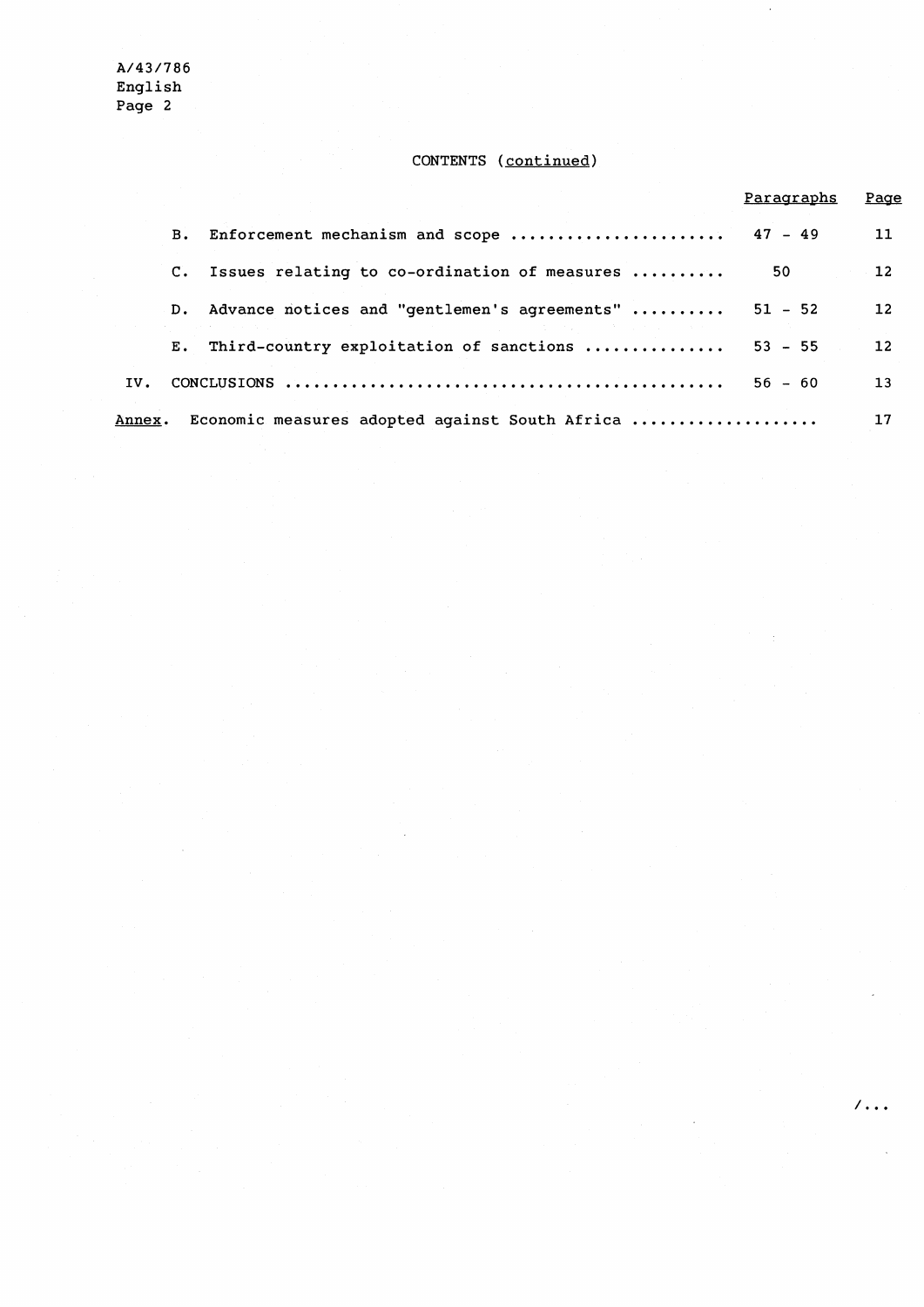$7.1.$ 

# I. INTRODUCTION

1. The present report has been prepared in accordance with General Assembly resolution 42/23 B of 20 November 1987, in which the Assembly requested the Secretary-General to submit to it at its forty-third session a report on measures taken by States against South Africa and the implementation thereof. In the resolution, the Assembly urged all States that had not yet done so, pending the imposition of comprehensive and mandatory sanctions, to adopt legislative and/or comparable measures so as to impose effective sanctions against South Africa and to monitor strictly the implementation of such measures and impose penalties on individuals and enterprises within their jurisdiction that were involved in violating those measures.

2. The report focuses on measures in the economic field, more specifically on economic sanctions that are held to have an important potential for contributing to a peaceful dismantling of apartheid. It therefore deals mainly with restrictive measures adopted by States that have traditionally had trade and other economic relations with South Africa. The report does not discuss as such measures stemming from the mandatory arms embargo of South Africa imposed by the Security Council in its resolution 418 (1977) since they are beyond the scope of the mandate. A separate report of the Secretary-General (A/43/699) contains the individual replies of States on concerted international action for the elimination of apartheid, submitted in compliance with General Assembly resolution 42/23 **G** of 20 November 1987. Those replies focus on a wider range of measures than those covered by the present report. In addition, annex I of the annual report of the Intergovernmental Group to Monitor the Supply and Shipping of Oil and Petroleum Products to South Africa (A/43/44) contains replies from States regarding the oil embargo against South Africa, in accordance with Assembly resolution 42/23 F of 20 November 1987.

3. Section I1 deals with the nature and scope of measures taken against South Africa, the degree of their applicability and the machinery for monitoring and reporting. Section I11 discusses some problems relating to the implementation of these measures, in particular the existence or absence of co-ordination and the degree of enforcement. The annex provides a description of the measures regarding trade in commodities, financial flows and investment, transfer of technology and transport and services, prepared by a consultant to the Centre against Apartheid.

### 11. NATURE AND SCOPE OF MEASURES TAKEN AGAINST SOUTH AFRICA IN THE ECONOMIC FIELD

#### A. Background

4. Sanctions against South Africa as a means to induce its authorities to dismantle apartheid were proposed as early as the 1950s but it was in the aftermath of the 1960 Sharpeville massacre that the General Assembly, in its resolution 1598 **(XV)** of 13 April 1961, first recommended such measures. With the independence of former colonial countries, in particular in Africa, and the formation of the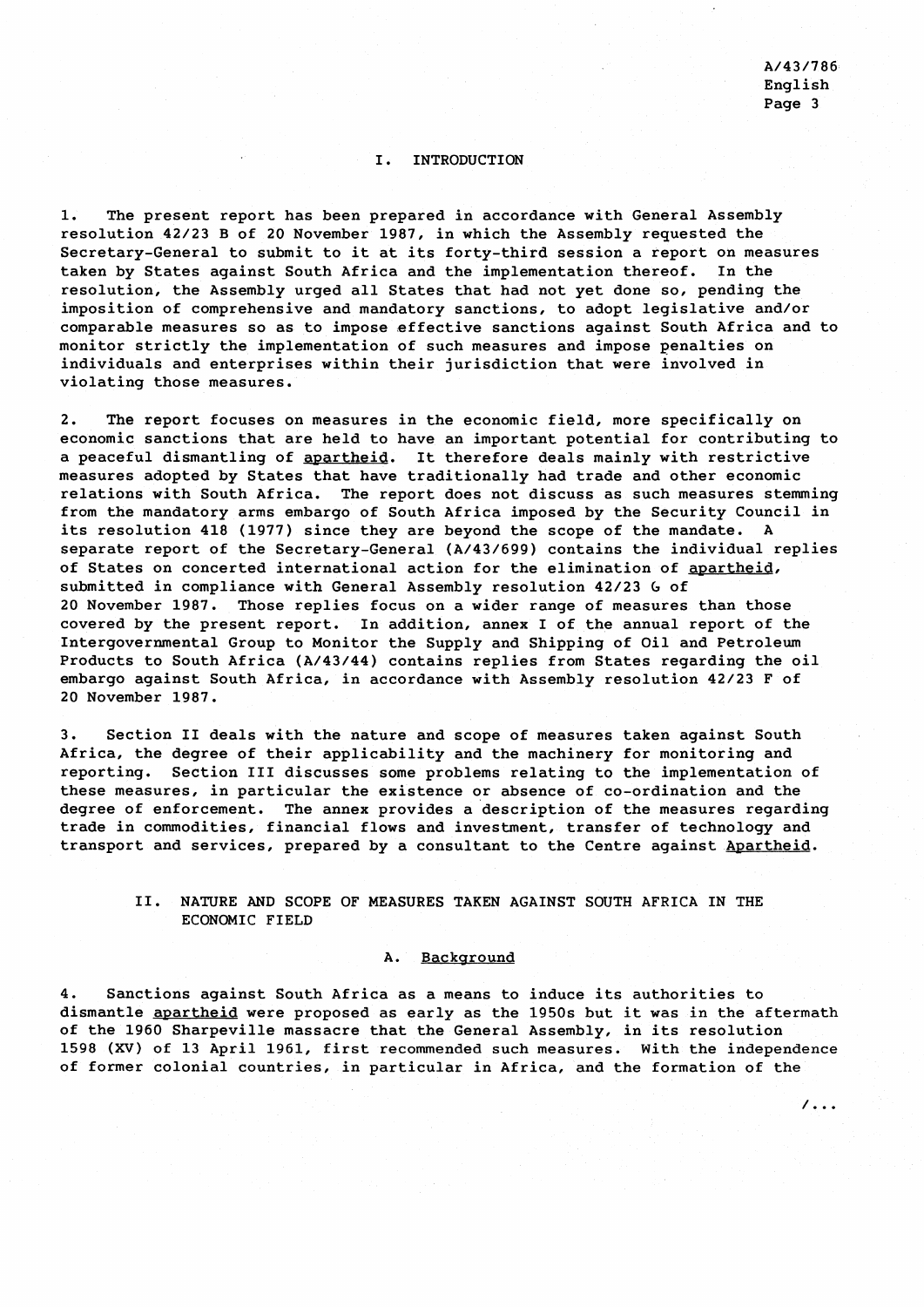Organization of African Unity (OAU) many non-aligned States and practically all African ones as well as socialist countries adopted policies of avoidance of the Republic of South Africa, limiting, if not eliminating, diplomatic, commercial and communications ties. The adoption of mandatory sanctions against Southern Rhodesia by the Security Council in 1966 led to the creation of statutory mechanisms in the legislation of national Governments for implementing and administering sanctions, thus providing an infrastructural basis for sanctions as well as practical experience.

5. However, the measures taken in the 1960s against South Africa did not go beyond simple policies of avoidance, had limited effect and were not co-ordinated. The most significant measure of this period was the decision of the Japanese Government in 1969 to prohibit investment in South Africa.

6. In 1973 the Organization of Arab Petroleum Exporting Countries banned exports of oil to South Africa. In the following years other oil-producing States gradually came to adopt such bans and after the late 1970s the possibilities of an oil embargo were increasingly proposed in international forums, partially as an outgrowth of a similar oil embargo against Southern Rhodesia.

7. The adoption of Security Council resolution 418 (1977), while limited largely to the export of arms, brought the issues of implementation, enforcement and co-ordination to the fore by its very nature as a mandatory measure under Chapter VII of the Charter of the United Nations. National Governments responded by creating new statutory mechanisms for implementation of sanctions or by applying previously existing ones to South Africa.

8. In 1978 the Foreign Ministers of the Nordic countries agreed upon a common programme of action, which included, inter alia, national measures for banning new investments in South Africa. Although the original measures adopted by the Nordic countries then and in the following years have since been superseded by more comprehensive ones, the basic design of that ban was later followed by the adoption by the European Economic Community (EEC), the Commonwealth and United States of America of measures that banned new investments in South Africa.

9. With the unfolding of the 1984 crisis in South Africa, national measures of this type increased and, for the first time, were enacted, co-ordinated and applied by intergovernmental groups. Another significant development was the inclusion of trade bans on commodities previously considered subject to free-trade obligations.

10. The meeting of the Nordic Foreign Ministers in October 1985 led to the adoption of further and more comprehensive sanction measures by Nordic countries in the succeeding years. The decisions of September and October 1986 in the EEC led to the implementation of restrictive measures in most of its member countries. The passage by the United States Congress of the Comprehensive Anti-Apartheid Act of 1986 as well as the adoption of further co-ordinated sanction measures within the framework of the Commonwealth increased the range of anti-apartheid measures at the disposal of the international community.

 $/$ ...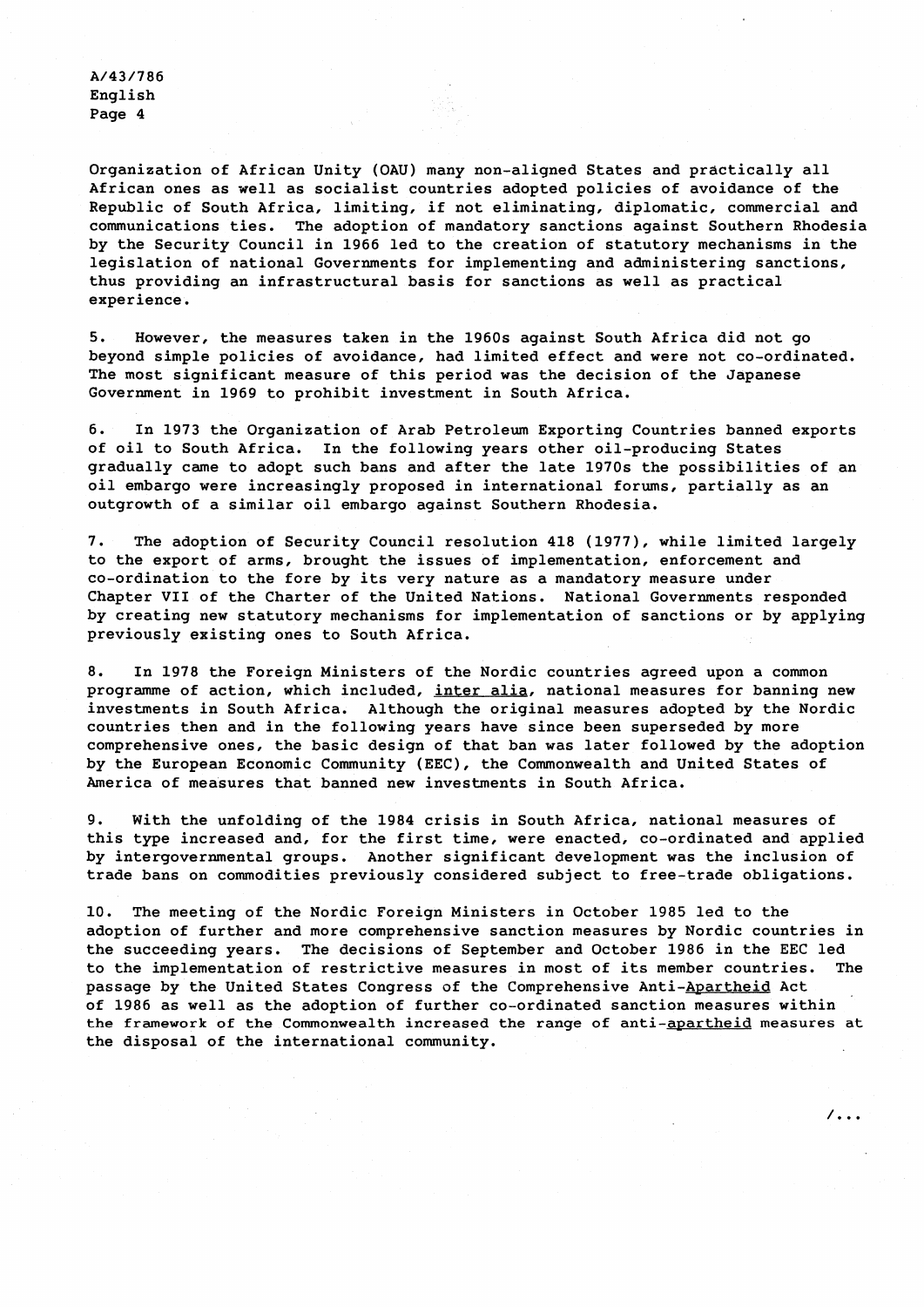$\sqrt{2}$ .

11. The measures adopted in the years 1985 to 1987, by reducing investment levels and financial flows and affecting the current account of South Africa through trade restrictions, particularly on coal, appeared to have a significant impact on the country's economy. Recent measures by the United States and the Nordic countries, which include bans on technology transfer and new comprehensive sanctions provided in pending United States draft legislation, suggest a trend towards the further strengthening of economic sanctions against South Africa.

12. In February 1988, the Commonwealth created an ad hoc organ, the Commonwealth Committee of Foreign Ministers on Southern Africa, which is the first instance of a mechanism for co-ordination and enforcement of sanction measures against South Africa created by an international organization outside of the United Nations.

# B. Content and approach of restrictive measures

13. The measures that individual States have adopted in the economic field against South Africa differ significantly in their scope, coverage, degree of implementation and enforcement.

14. In the first instance, many States, particularly socialist and non-aligned, have applied long-standing policies of total avoidance and have not had diplomatic, cultural or economic relations with South Africa. The policy of total avoidance has had the effect of making South Africa more dependent upon its traditional trading partners and leaving South Africa few options to substitute new markets or trading partners for those lost to more stringent sanctions.

15. In recent years a number of countries, including virtually all the traditional economic partners of South Africa, have introduced a number of restrictive policies vis-à-vis South Africa either unilaterally or in concert with other countries. All five Nordic countries now have a total ban on all trade with South Africa. Denmark, Finland, Norway and Sweden also ban new investments. Air links have been severed and the transport of oil on Nordic-registered ships has been almost totally banned. Norway also prohibits the transport of other cargoes on its ships. Financial services of most kinds and the transfer of technology are prohibited. Long-term leasing of capital equipment is included in the ban of new investments.

16. The territorial scope of such measures is normally fairly wide as far as individuals are concerned, but not as to corporations. In addition, the legislative provisions of these countries tend to avoid abrupt changes in the status quo and exclude retroactive application.

17. Measures adopted by the United States in 1986 ban imports of South African gold coins, uranium, iron and steel, coal, agricultural products, including sugar, and textiles. They prohibit exports of crude oil and petroleum products and restrict exports of computers. New loans to and new investments in South Africa are prohibited and South African governmental bodies (including parastatal companies) may not hold deposits in United States banks. Air links have been severed and a double-taxation agreement has been abrogated.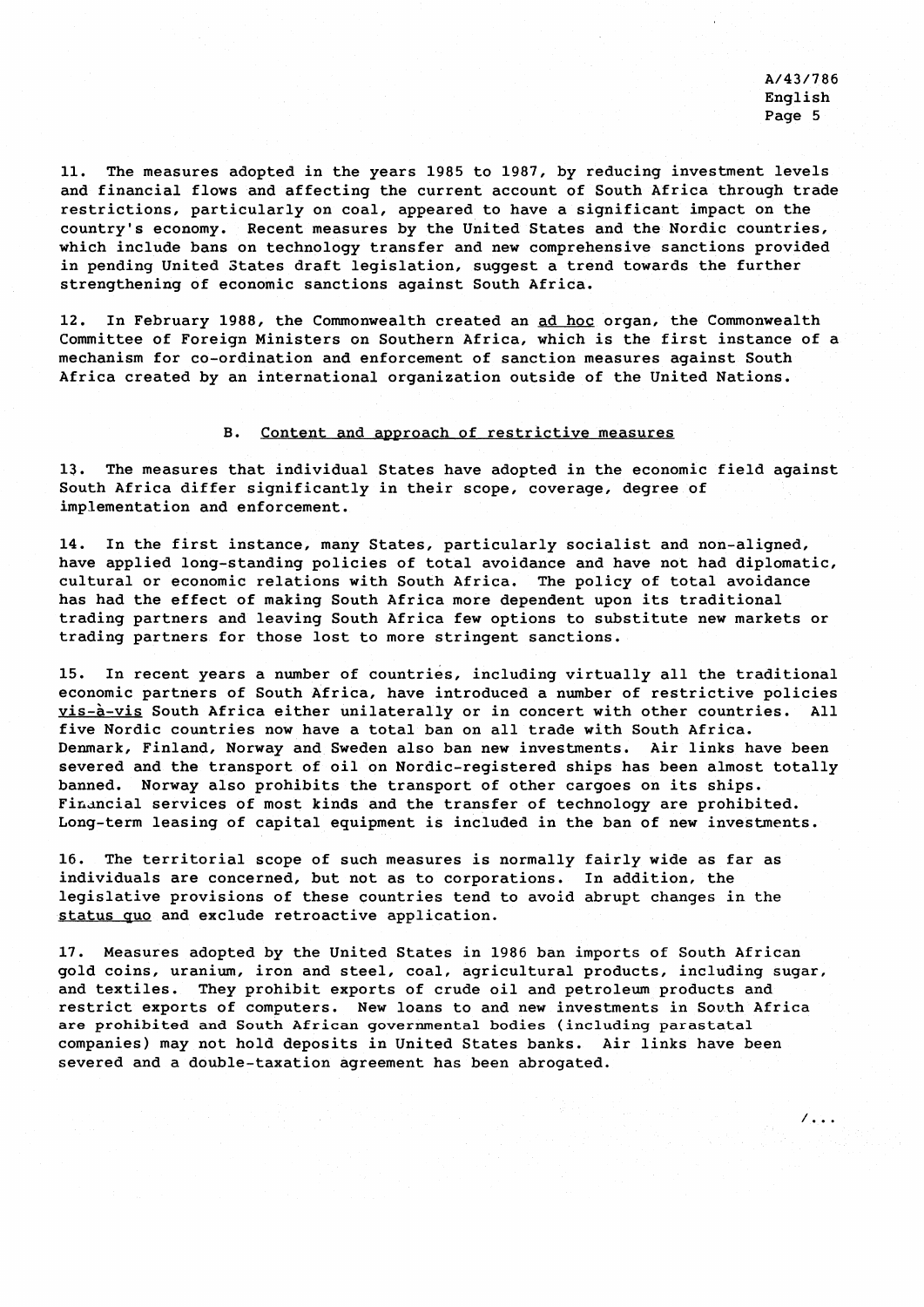18. United States statutes are extensive in their territorial scope as far as both individuals and companies are concerned and occasionally have retroactive effect. These measures can be very rigorous but are only applied at certain points, leaving certain economic relationships intact while rigorously banning others. United States law also makes a distinction between "apartheid enforcing" and "non-enforcing" parts of the South African State. United States measures of a coercive or sanctions-like nature may also be included in the same laws with other provisions related to the country's policy towards southern Africa (scholarships for students, studies on health conditions, etc.), which are not coercive.

19. The EEC bans oil exports to South Africa as well as the import of krugerxands and iron and steel. It also prohibits exports of computer equipment to the South African army and police and bans new investments in South Africa, including long-term loans.

20. Packages of EEC measures tend to include provisions of a positive nature (e.g. educational programmes for black South Africans) as well as of a restrictive nature. EEC countries rely very much on the discretionary use of government influence and ownership in severing or discouraging economic links with South Africa, links that are thus not banned by legal statute. Furthermore, they tend to single out certain "sensitive" items or activities rather than attempting global bans. The territorial scope of the measures is limited. Activities forbidden by law in the framework of these policies are dealt with less strictly and occasionally not made punishable offences. Many measures taken by these countries may be based more on considerations of "avoidance" than of coercion.

21. Austria prohibits imports of krugerrands and iron and steel from South Africa. It bans exports of computer equipment for use by the South African army and police and has ceased government guarantees for export credits. It also prohibits new investments in South Africa.

22. All Commonwealth countries have banned the export of oil and petroleum products and of computers or the granting of loans to South African governmental bodies, as well as the import of krugerrands and iron and steel. With the exception of the United Kingdom of Great Britain and Northern Ireland, they prohibit imports of agricultural products, coal and uranium and have severed any previous air links and double-taxation agreements. They either prohibit or discourage new investments in South Africa and have largely eliminated all government support activities for trade with South Africa.

23. Japan prohibits exports of computer equipment to the South African army and police, prohibits the import of iron and steel and has imposed a voluntary ban on the import of krugerrands. Since the 1960s it has prohibited any direct investment in South Africa. Japan has imposed restrictions on travel between the two countries and has severed air links. It relies heavily on voluntary agreements and discretionary actions by government authorities. Its measures are quite similar to those of the EEC.

 $\sqrt{100}$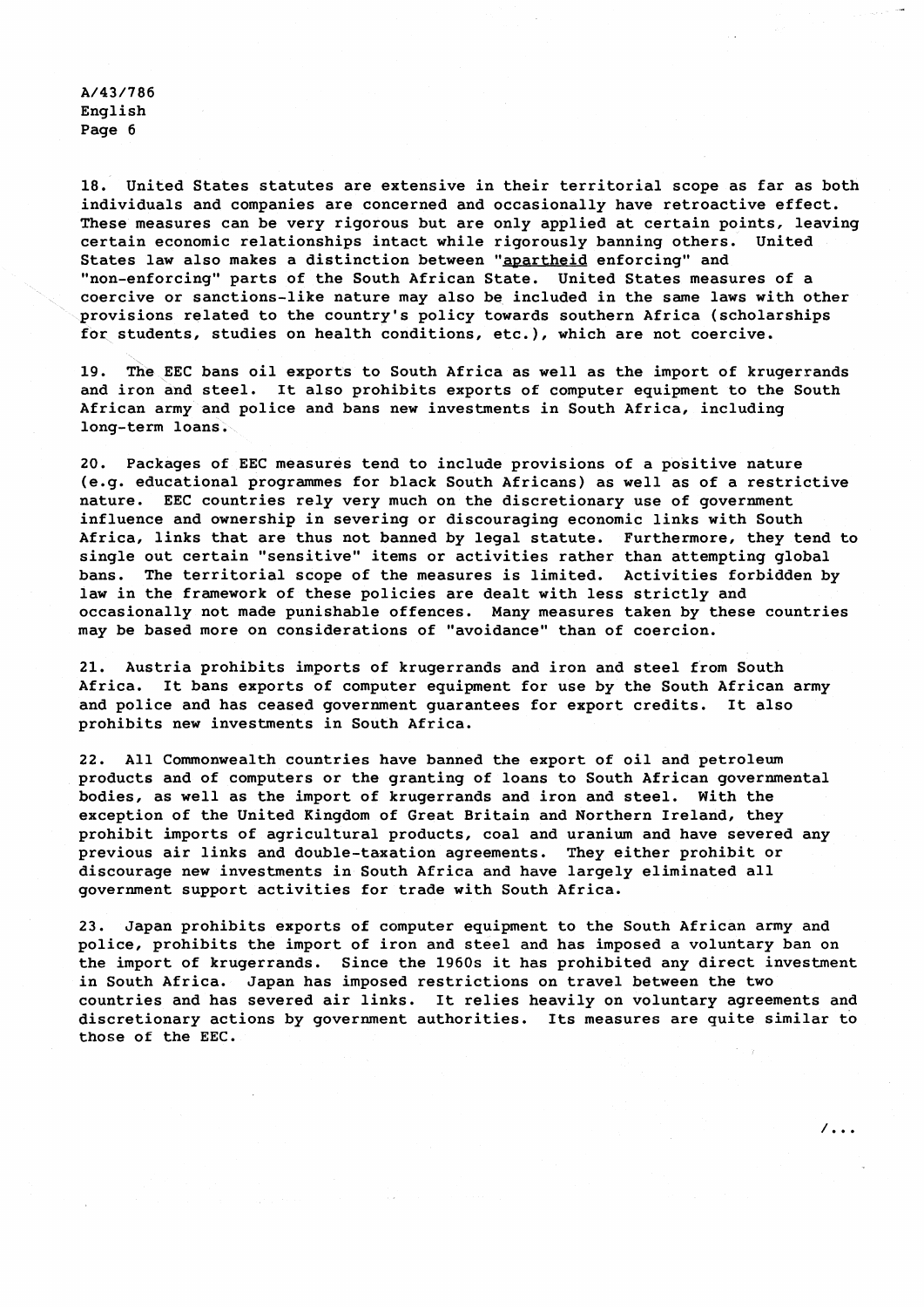$/$ ...

24. Israel in 1987 introduced measures amounting to a policy of non-expansion of its relations with South Africa, and even a decrease of some of its ties. It has also stated a commitment to abstain from abetting the evasion of sanctions decreed by third parties (see **A/42/22/Add.l-S/19217/Add.l,** annex).

# C. Measures taken by intergovernmental groups and organizations

25. Intergovernmental groups and organizations have adopted measures similar to the ones adopted by individual countries. The Nordic countries exemplify a group of States that have closely co-ordinated the adoption of measures against South Africa. The measures introduced at the level of national law have normally been discussed, in certain cases decided upon, in advance at periodic meetings of the Foreign Ministers of these countries.

26. EEC measures that fall within the bounds of the Common Commercial Policy are binding. However, this does not eliminate all state activity on the issue concerned because the exact implementation of such Community measures is left up to member Governments. In fact, one member State, Denmark, has taken measures on South Africa that go beyond the ones agreed on jointly by EEC member States. There has been some variation among the EEC members in the formulation and implementation of these measures.

### D. Dearee of coercion

27. The degree of coercion that States exercise in order to ensure compliance with measures against South Africa varies. In the case of voluntary sanctions and "gentlemen's agreements" no coercion is used. Legislation by the United States and the Nordic countries, however, provides explicitly for penalties against the violators of sanctions.

28. For instance, United States law makes possible the imposition of the following penalties: for corporations in violation of the Comprehensive Anti-Apartheid Act of 1986, a fine of up to \$1 million; for individuals a fine of up to \$50,000 or five years imprisonment (or both); and for South African subsidiaries failing to report information required by the compliance provisions of the Code of Conduct, the United States parent corporation can be fined \$10,000. Efforts to evade the provisions of the law are also punishable under United States law.

29. Violations of Danish laws that prohibit new investment in South Africa and Namibia are punishable with up to one year of imprisonment or fines. Under Norwegian sanction laws against South Africa, violations are punishable with up to three years of prison or a fine in case of intentional violation, and with up to six months deprivation of liberty or a fine in cases of negligence. The law forbidding the carriage of oil on Norwegian vessels contains provisions according to which members of the crew who have some part in the decision making on the **<sup>a</sup>** destination can be punished for violations of the law. Swedish sanction laws against South Africa render violators punishable with up to two years' imprisonment or fine in case of wilful violation, and with up to six months imprisonment or fine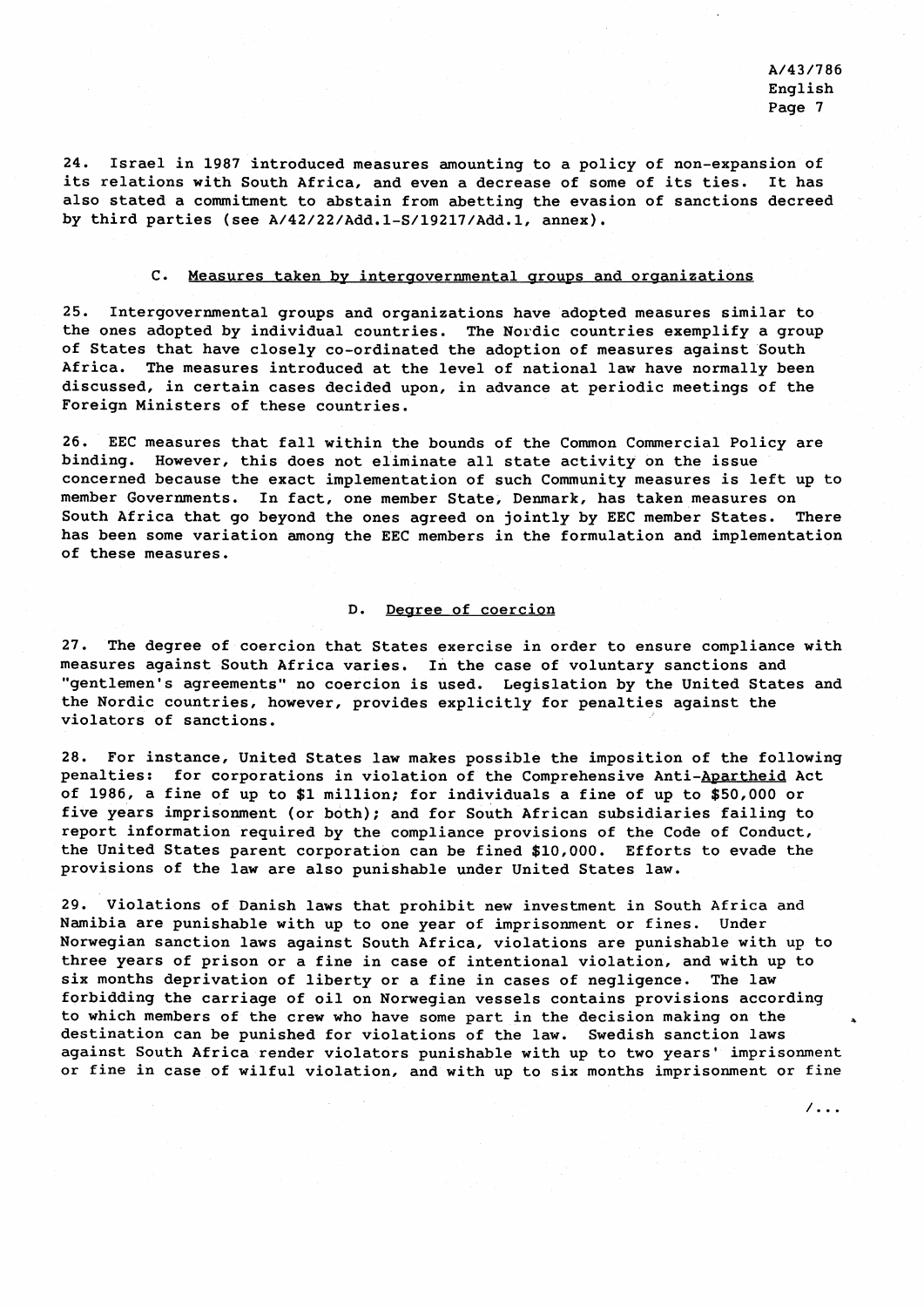in case of negligent violation. Non-reporting or false reporting on subsidiary activities in South Africa is punishable by a fine according to article 13 of the relevant law (Law 98 of 1985).

30. Stricter penalties are applied for violators of arms embargo laws owing to the more serious nature of the offence and because these laws have been generated by mandatory sanctions. In the Federal Republic of Germany infractions of the arms embargo can be punished with deprivation of liberty from one to five years; in particularly severe cases the term can be extended up to 10 years. In the United Kingdom violations of the Export of Goods (Control) Order of 1970 (as amended, present wording as at 3 June 1985) are punishable with imprisonment of up to two years or a fine in case of conviction upon indictment; in case of summary convictions the maximum penalty is a E1,000 fine. However, certain of the infractions can only be punished according to customs procedures where the maximum penalty is a fine of E1,000. Infractions of the arms embargo in Canada are punishable with a \$25,000 fine or five years imprisonment. Violations of the Danish law prohibiting the export of arms to South Africa were originally punishable by up to three years in prison; by Decree of 14 June 1986 the maximum penalty has now been raised to four years.

#### E. Scope of applicability

31. Governments may ban economic ties with South Africa only in those spheres which they directly control, such as parastatal industries, or they may use their discretionary authority as large-scale purchasers to boycott South African products without banning the importation of South African goods as such. The French Government's decision to cease purchasing South African coal for its parastatal electric utility, Electricité de France, is the most significant example of such a measure.

32. Previously, attempts had been made occasionally to discourage South African products within certain limited spheres without prohibiting their importation. In Ireland, the Department of Health, by circular of the Minister of 4 September 1984, discouraged the purchase of South African goods for use within its area of responsibility. This was renewed through a reminder of 9 October 1986. Sweden for a while had a law (1052 of 1985) that allowed, but did not require, provincial and local authorities to refrain from the purchase of South African goods for reasons of solidarity. This provision has since been superseded by a general trade ban.

33. In other cases a State withdraws structural support from specific economic relations with South Africa without banning them entirely: this is the case where export credits have been stopped or tax credits are disallowed. Thus, while trade with South Africa is allowed, the Government in this case refuses to subsidize or facilitate such activities.

34. Finally, a State may proceed to prohibit its citizens from engaging in certain forms of economic relations with South Africa; first, by removing the legal provision for such an activity; and then, by making the activity a punishable offence. In the case of States that have traditionally had economic ties with

 $/$ ...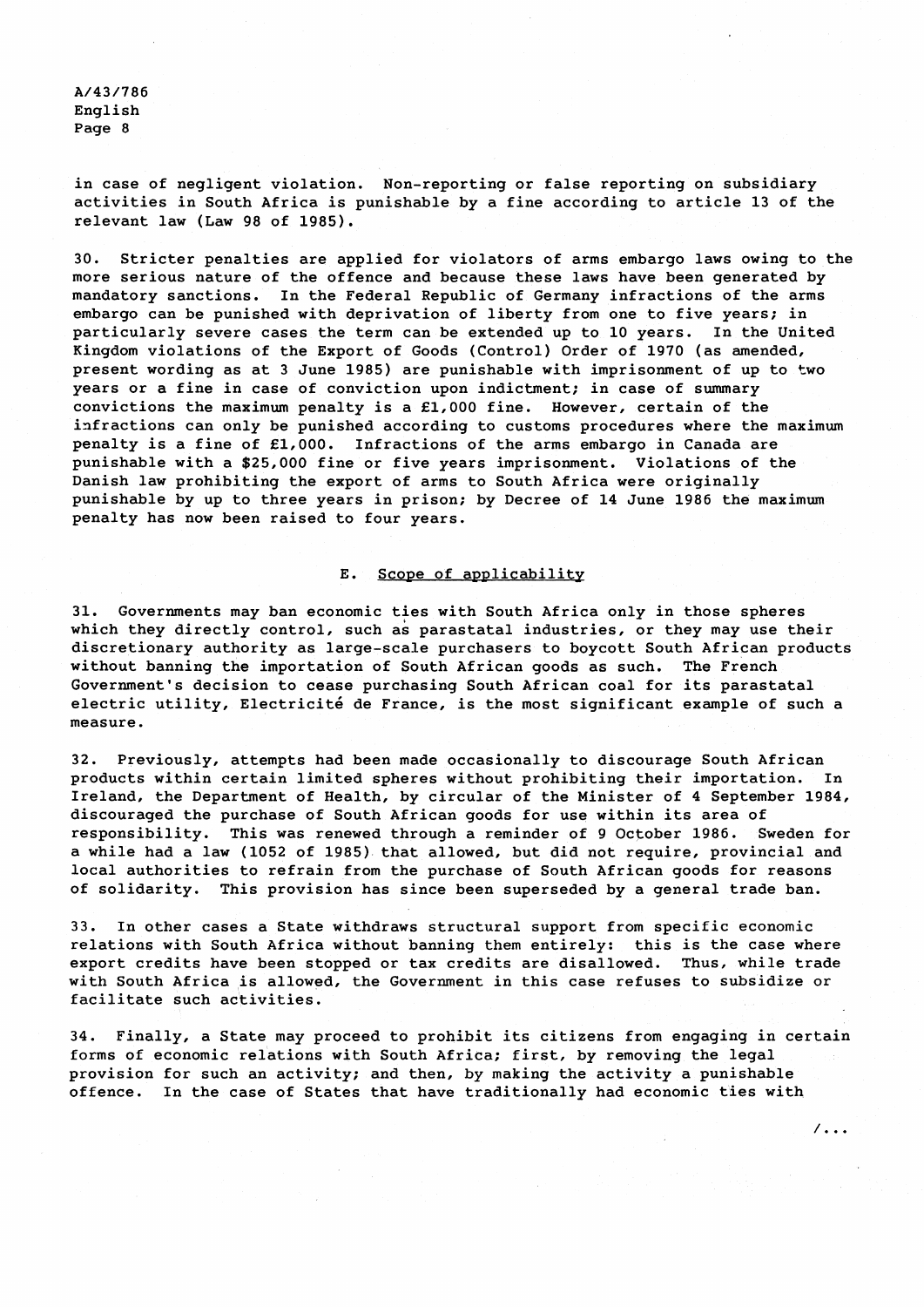$\sqrt{100}$ 

South Africa the trend over time is to progress from the simpler measures outlined above to the more stringent ones.

35. Another feature of unilateral measures relates to the branch of national law under which they are treated, for instance, foreign relations, trade, financial control etc. The table following section IV, containing examples of different measures adopted by different States to ban new investments in South Africa, illustrates the various approaches for implementing the same type of measure.

36. The extent to which measures against South Africa apply to acts or activities outside the territorial jurisdiction of the Government concerned determines the external scope of the measures. They may or may not apply to free zones, to the acts of citizens outside the national territory or to the activities of subsidiaries in foreign countries.

37. For instance, the Nordic laws have a wider external scope as far as individuals, but not as far as subsidiaries, are concerned. Swedish laws banning the commercial handling of goods to and from South Africa extend to free zones and bonded warehouses. This feature of the law is relatively rare in sanction laws against South Africa.

38. Certain provisions of the Comprehensive Anti-Apartheid Act of 1986 in the United States encompass a rather broad external scope. Provisions of the law using the term "nationals of the United States" refer to all natural persons wherever they are and to all businesses domiciled in the United States. The external scope of United States sanctions differs from section to section of the Act. Thus section 5055 of the Act, banning loans, would apply to United States nationals, even those living in South Africa or third countries, while section 5054, dealing with the export of computers, does not extend beyond United States territory. Section 5060 relating to new investments also contains the wider-scope wording. In addition, provisions of the law also apply to third countries or companies therein, at least to the extent that they may not take advantage of United States sanctions. The law makes provision for legal action against such countries and companies in United States courts, including private action.

# F. Monitoring and reporting systems

39. Sone States have instituted procedures and mechanisms for monitoring compliance with the measures adopted and for reporting thereon, but not all governmental measures are the object of monitoring and reporting, and the scope and nature of monitoring and reporting systems vary.

40. In Sweden, the Board of Trade monitors the activities of subsidiaries of Swedish companies to the extent that the latter are required to report thereon to the Government on a consistent basis in order to comply with the provisions of the ban on new investments. Thus articles 7-11 and 20 of Ordinance 99 of 1985 require companies to report detailed data of capital transactions between parent company and subsidiary, as well as on the conditions of employment in and certain activities of their South African subsidiaries. The Board of Trade summarizes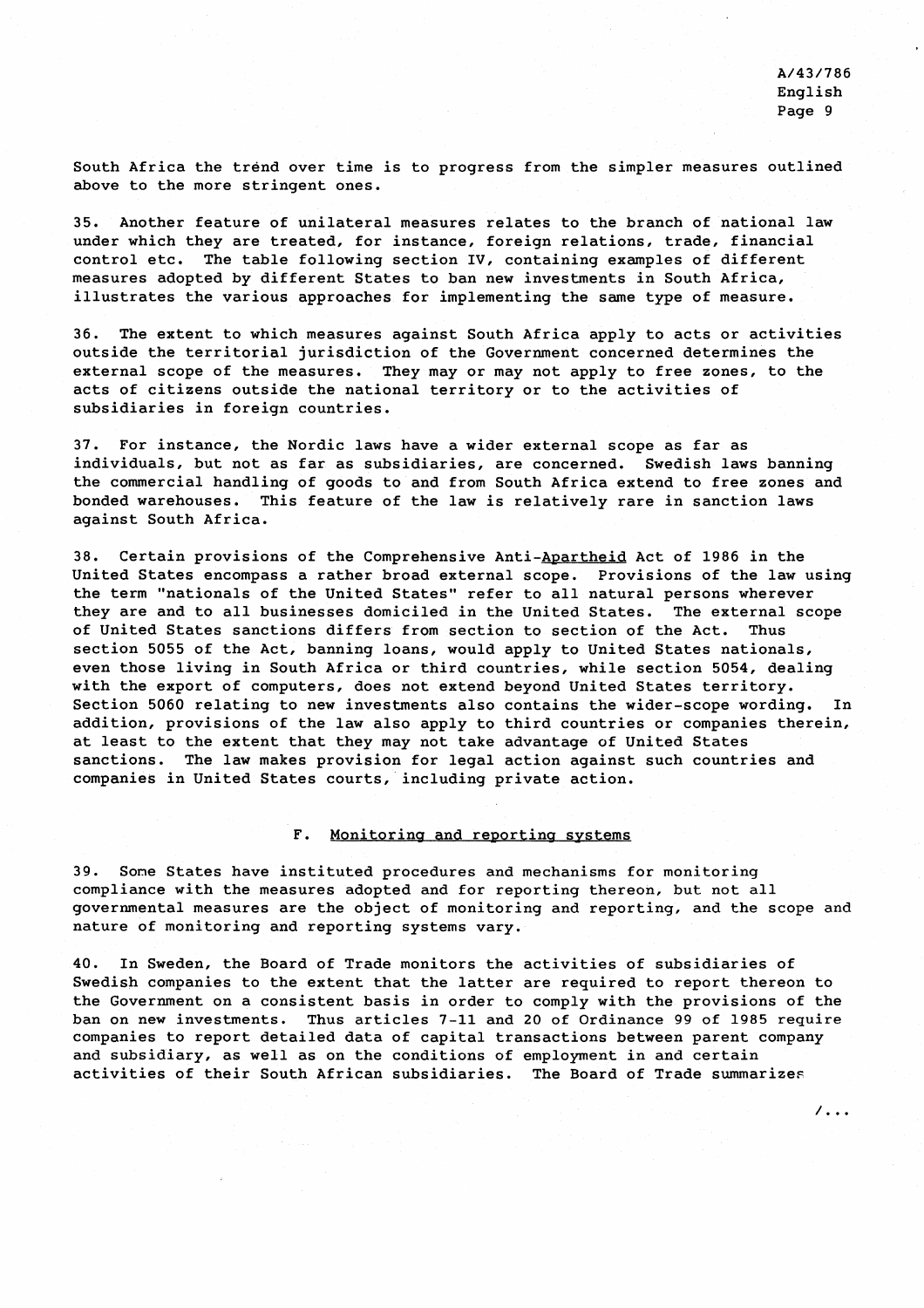these reports and in turn issues an annual report to the Parliament on the subject. Both the companies' reporting to the Board and the Board's annual report are public documents.

41. Norway previously required the reporting of ships' movements to and from South Africa. However, these provisions are now superseded by the Act of 20 March 1987, which contains a provision calling for the Government to assess compliance and enforcement after the first year of the law's operation.

42. In the United States, the Government Accounting Office is now charged with reporting on the enforcement and status of the Comprehensive Anti-Apartheid Act of 1986. Given the scope of United States legislation, the annual report of the Government Accounting Office also contains information on measures taken by other countries. This is a case where one country is actually monitoring the enforcement of measures taken by other countries against South Africa.

43. The Commonwealth does not have any particular system of monitoring or reporting, but the meetings of the Commonwealth Committee of Foreign Ministers on Southern Africa have commissioned studies that will require considerable monitoring of sanctions against South Africa, including those adopted by countries outside the Commonwealth.

# 111. PROBLEMS RELATING TO IMPLEMENTATION OF MEASURES AGAINST SOUTH AFRICA

### A. Shortcomings in policies and legislation

44. The implementation of sanctions can suffer as a result of imprecise language used in the legislation that, at times, makes enforcement problematical. Once a measure has been spelled out in a national law, there is a possibility that the wording could give rise to potential loopholes. Importers and exporters, used to examining statutes carefully, can identify and exploit such loopholes. A case in point is the mandatory arms embargo on South Africa. The range of objects covered by the embargo is defined either narrowly or broadly in the governmental measures, thus giving rise, for example, to debates on the applicability of the embargo to "dual-purpose" equipment, namely that which can be used for both military and non-military purposes.

45. Voluntary measures are even more likely to be ineffectual. Thus, in some cases imports from and exports to South Africa appear to be coming from third countries or certain types of banned products can be presented under a different category which is not banned. For instance, iron and steel could be disguised as scrap and may still be imported in alloyed form (see E/C.10/1988/8, p. 7). The wording of legislation has often given rise to legal disputes. At present litigation is pending in the United States over whether or not uranium hexafluoride is to be considered "uranium ore", which is the mineral covered in the United States law. Another importer is arguing in United States courts that certain types of semi-treated steel are permissible because the law bans only steel in its most basic form.

 $\sqrt{100}$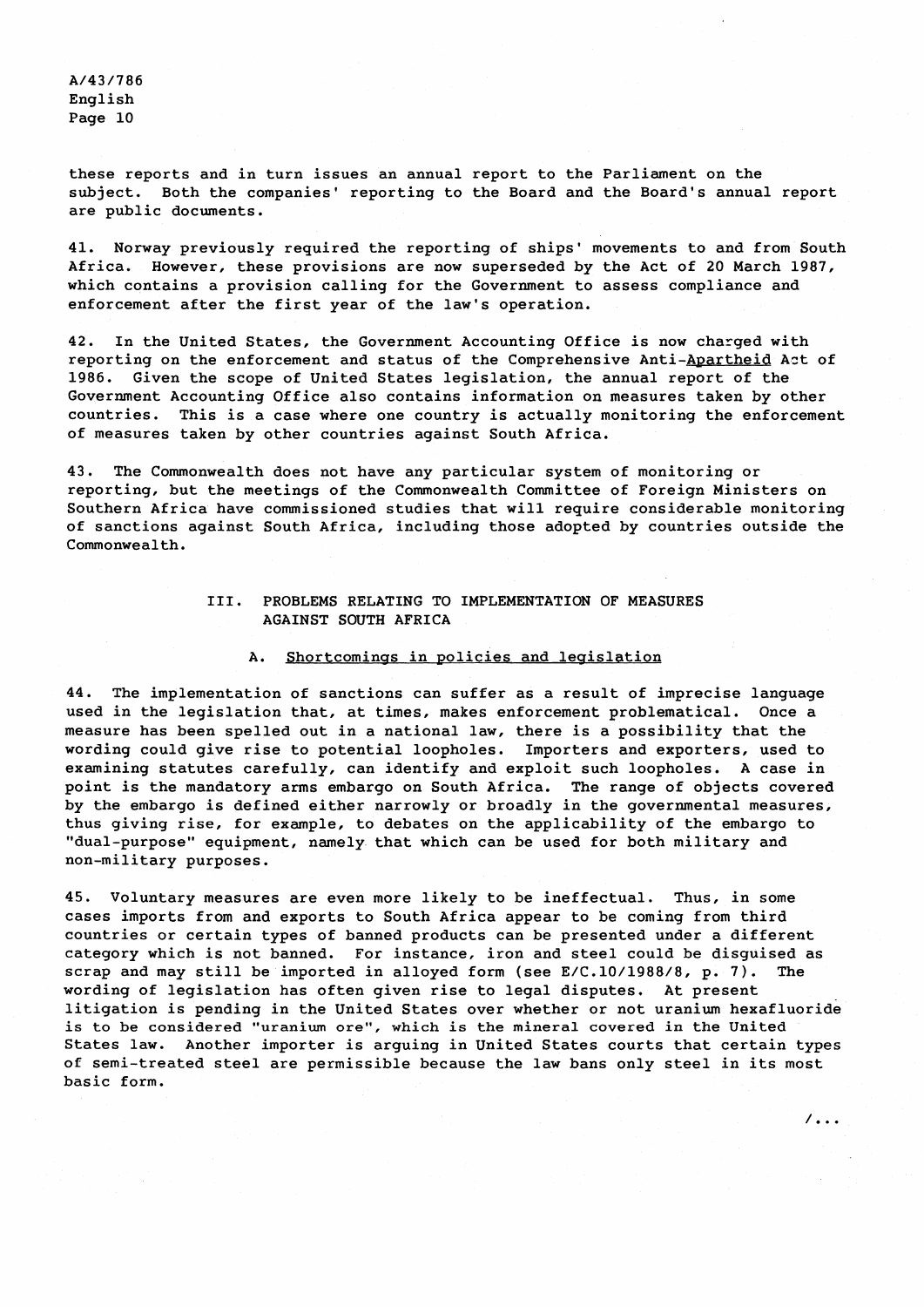$\sqrt{2}$ .

46. Full enforcement of the law may at times appear difficult, if not impossible, for other reasons. Some countries ban exports of computer equipment for use by the South African army or police. In most such cases the purchaser is required to make a declaration that the equipment will not be resold or otherwise put at the disposal of parties that are, under the ban, prohibited from using such equipment. Beside the difficulties involved in monitoring these measures, such a declaration is problematical in that South African law permits the country's defence forces to commandeer such equipment in an emergency. A South African purchaser, even if acting in good faith, is not, strictly speaking, in a position to give such assurances.

#### B. Enforcement mechanism and scope

47. A major difficulty in the implementation of national measures against South Africa is that the authority charged with carrying out, monitoring, defining or administering the measures is often not the authority charged with the country's foreign affairs. Such measures are sometimes carried out by operational ministries whose personnel often do not have the same background in international affairs. They also traditionally have close relations with those sectors of the business community directly affected by the measures, and are likely to be more concerned with the problems of the latter rather than with the views of foreign ministry officials. Because these measures must necessarily take the form of prohibitions or restrictions on foreign economic relations, they may seem to the authorities charged with their implementation to be nothing more than routine economic regulatory measures or mere customs regulations.

48. Equating sanctions with customs regulations has a number of other negative ramifications for international co-ordination and enforcement. Penalties are less stringent and international co-operation in enforcement is not as well developed. The territorial scope of such regulations also tends to be limited. This may partly account for the fact that bonded warehouses, free ports and other such areas are often outside the scope of these measures.

49. Over time, one can discern a trend towards the gradual extension of the external scope of economic measures against South Africa, undoubtedly because Governments have often seen their previous endeavours frustrated by more sophisticated methods of evasion that make greater use of multiple trans-border or off-shore operations. Restrictive measures often do not extend to bonded warehouses, free ports or other transit facilities on the territory of the State implementing the law, or to the commercial operations of its nationals abroad and foreign subsidiaries of companies headquartered within its borders. The greatest degree of external jurisdictional scope is found in the Comprehensive Anti-Apartheid Act adopted by the United States in 1986, of which many provisions apply widely to nationals abroad and to foreign subsidiaries. The measures of the Nordic countries generally apply very widely to nationals abroad but not to foreign **subsidiaries.**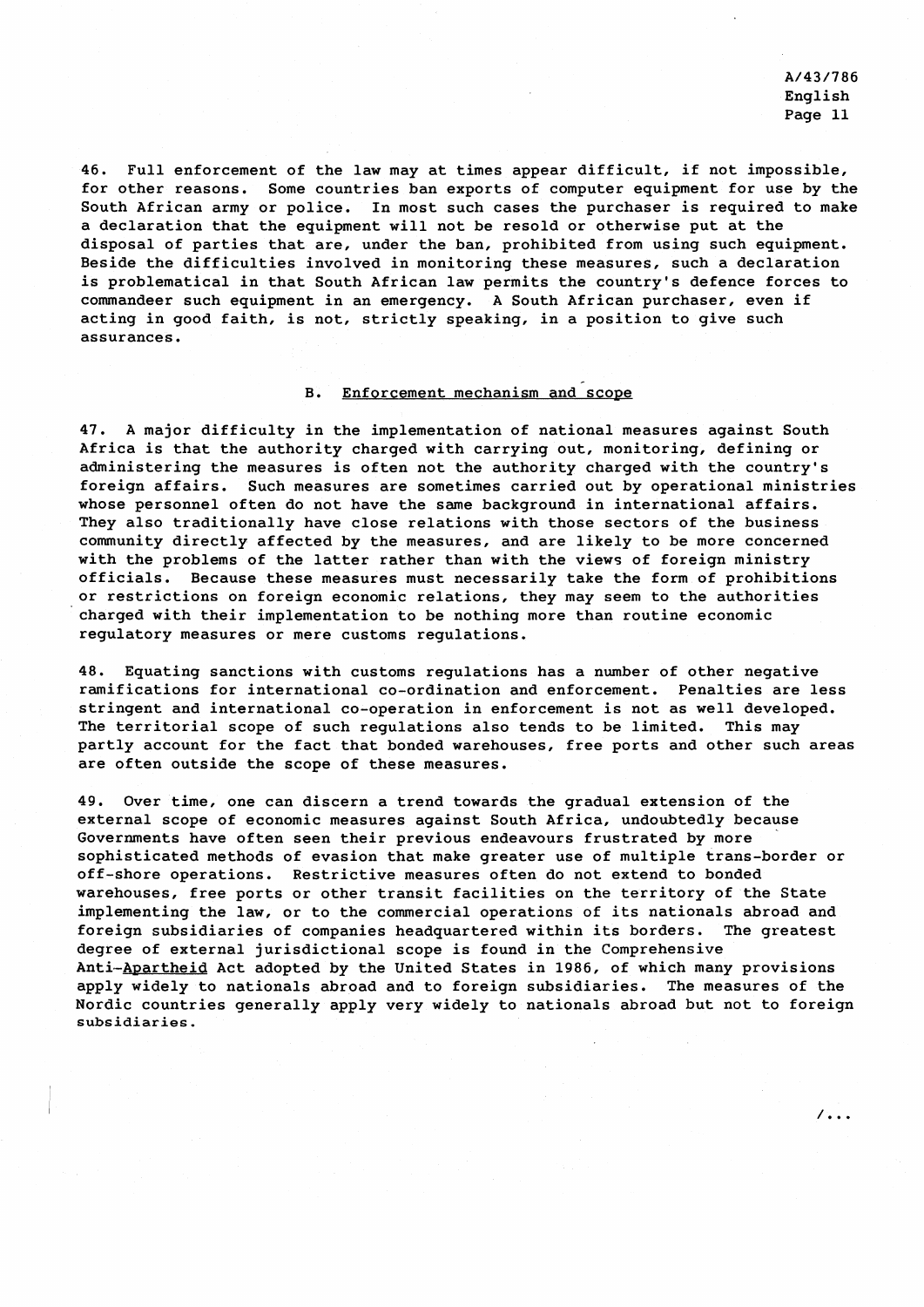# C. Issues relating to co-ordination of measures

50. As the circwnstances, rationale and timing of measures taken by individual States have varied, co-ordination of such measures has been limited. While, for instance, the importation of coal from South Africa is prohibited in some countries, it is not prohibited in others. Even measures adopted by groups of countries may not be standardized. The implementation of broadly defined measures adopted by individual States against South Africa presents problems and opportunities due to different legislative structures and traditions. Within the 11 months following the 1986 decision of the EEC Council of Ministers, five member States enacted binding measures prohibiting new investments in South Africa; two others had taken such measures before the Council's decision. One more was planning to do so. **1/** It should also be noted that the ways in which these measures were subsequently implemented differed by country. One country had applied these measures by legislative enactment and another one was planning to do so; four had done so by decree, four did so by a non-binding recommendation or agreement, and two had taken no action. The EEC oil export ban has also led to similar variations in implementation. 2/

# D. Advance notices and "gentlemen's agreements"

51. In recent years increasing use has been made of delayed-action measures, which are decreed at one point in time and are to go into effect at a later stage provided that certain conditions are met. These measures are useful as warnings and in order to prepare interested third parties (the business community, importers and exporters) for full-force sanctions at a later stage. The Commonwealth Meeting of Heads of Government, at Nassau in October 1985 (see A/40/817, annex I), agreed on certain measures to go into effect six months later if no progress towards dismantling apartheid had been made in the interim (the measures went into effect in August 1986). In the Nordic countries, government appeals to the business community to decrease its involvement in South Africa have preceded statutory action. Although such measures are not binding, they are not without effect because they deter the business community from further commercial dealings with South Africa. They may also have ramifications in commercial insurance law. The United States Comprehensive Anti-Apartheid Act of 1986 contains a clause under which certain sanctions imposed would be terminated if certain conditions were met, conditions that are actually specified (sect. 5061).

52. In certain situations when a Government is not prepared to take legally enforceable measures against South Africa, "gentlemen's agreements" with the business community have been used. Such agreements depend for their effectiveness on perceptions about Governments' intentions and traditional relations between the authorities and the business community.

# E. Third-country exploitation of sanctions

53. The impact of economic measures against South Africa has now resulted in a problem that derives from the failure to apply sanctions uniformly. States that

 $/ \cdot \cdot \cdot$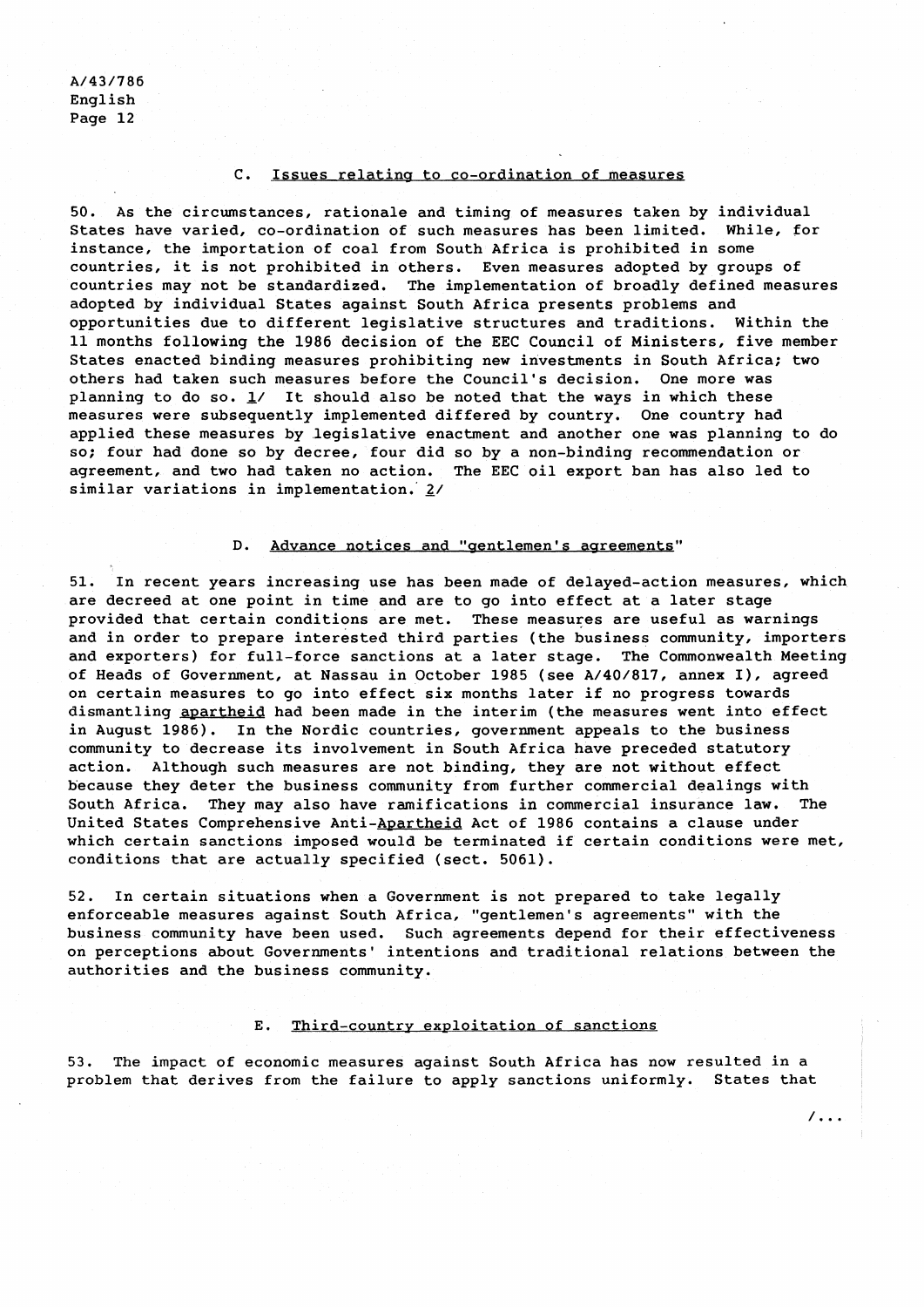$\sqrt{11}$ 

have voluntarily deprived themselves of certain commercial opportunities out of solidarity with the struggle against apartheid are thereby creating commercial opportunities for other countries that do not wish to do so. A report presented to the meeting of the Commonwealth Committee of Foreign Ministers on Southern Africa, held at Toronto in August 1988, disclosed that while certain traditional trading partners of South Africa had reduced their trade, some other countries had actually increased their trade with South Africa in the past year. **3/** 

54. On such cases and in parallel circumstances States have at times agreed voluntarily not to profit from a situation created by measures with which they are not compelled to comply. Some States have declared that they would not allow their territories to be used for the purpose of evading measures enacted by other States against South Africa. **4/** 

55. The United States Comprehensive Anti-Apartheid Act of 1986 contains wide-ranging provisions directed at other countries that benefit from the void created by United States sanctions. One provision (sect. 5082) authorizes, but does not require, the President to limit imports from countries that benefit from or take commercial advantage of United States sanctions. The law further gives United States nationals who have been hurt financially by their compliance with their country's sanctions the right of private action in United States courts against individuals and companies in other countries. It permits claims for the recovery of lost profits. In the absence of broadly accepted international norms, the use of unilateral counter-measures to face this problem could lead to bilateral disputes.

# IV. CONCLUSIONS

56. To implement restrictive measures against South Africa, some States have issued policy statements, while others have enacted binding legislation. In some cases such legislation provides penalties for violators. In the long run formal and explicit statutes tend to provide a basis for co-ordinated multilateral enforcement and for achieving standardization, although they need not be specifically enacted in response to recommendations of the General Assembly. The critical requirement is that the acts referred to by the relevant resolutions be ultimately treated as punishable offences and not merely as undesirable acts. The different approaches used by States in the implementation of coercive measures against South Africa, the diversity in the degree of coercion exercised, the differing internal and external scopes of applicability as well as the lack of standardized definitions of items or areas covered tend to weaken the effect of the measures and create loopholes that can be used to evade sanctions.

57. Although most of the measures reviewed have been taken after appeals by the General Assembly and other United Nations organs and international forums, the measures adopted by States rarely make direct reference to such decisions, recommendations or appeals. This circumstance may have also weakened the legal and practical basis for international enforcement within the ambit of the United Nations. The relative lack of participation by the foreign affairs sectors of national Governments and the lack of recourse to the branch of law regulating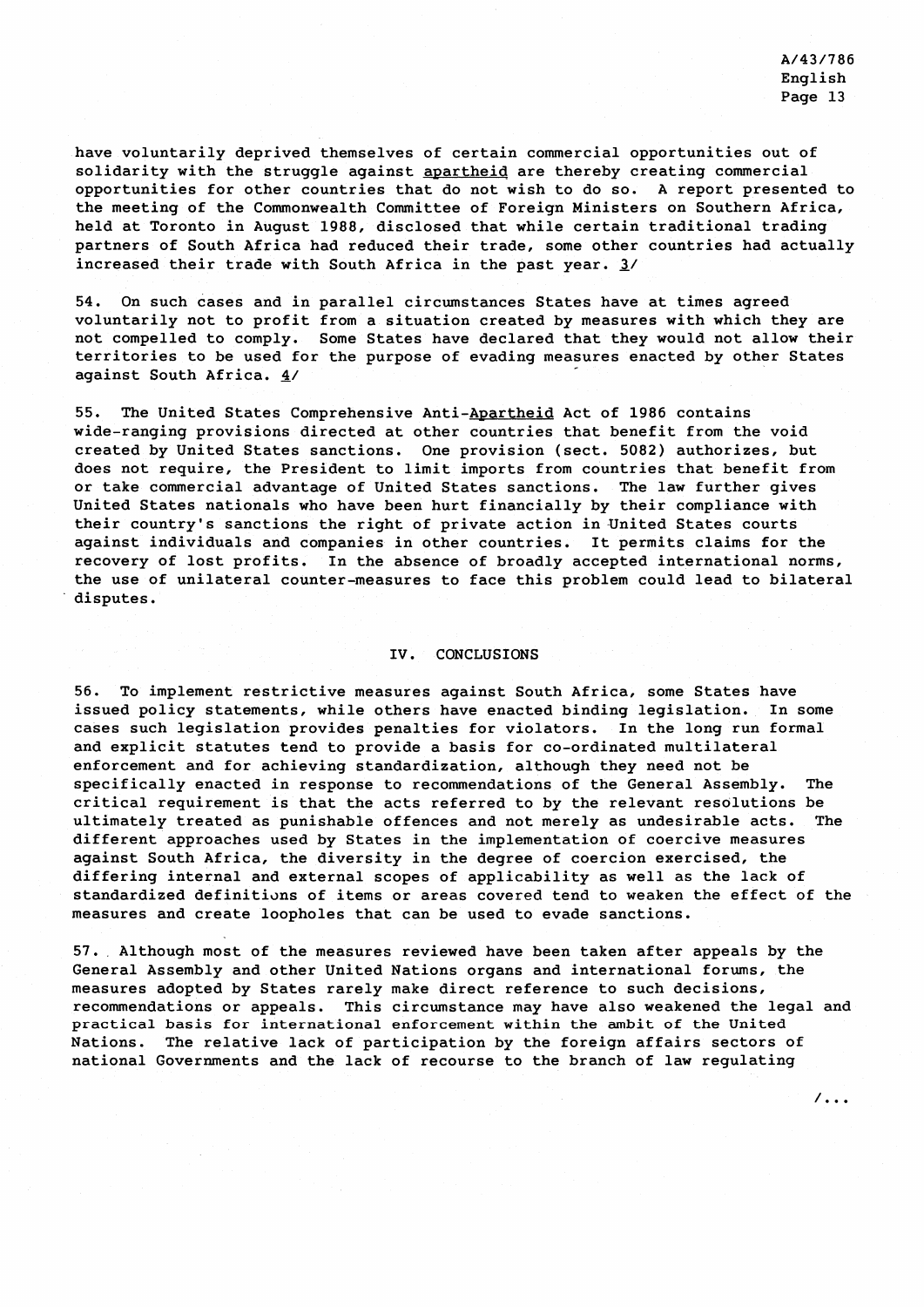foreign relations have also had a similar effect. Possibilities of intergovernmental co-operation in enforcement are weakened because different countries may be treating the same measure under the provisions of different branches of law and under the supervision of different governmental authorities.

58. Restrictive trade measures against South Africa have heretofore been limited almost exclusively to trade in commodities rather than in services. More recent measures adopted by the Nordic countries and the United States have, however, included services. In addition, in particular cases, bans on new investments have also included certain forms of leasing (as in the case of the Nordic countries) or even long-term loans (as in the case of measures taken by the United States and EEC) because the latter are considered to be de facto forms of investment. These trends may stem from the realization on the part of some Governments that earlier measures were too easily circumvented because they lacked these provisions. They may also reflect contemporary trends in general economic regulatory legislation.

59. Measures enacted by States on the basis of joint decisions by intergovernmental groups or organizations are particularly effective because they eliminate simultaneously large commercial or geographical areas as trading partners for South Africa. The areas thus eliminated are often coherent sub-systems of trade or economic co-operation in the world economy. Evasion of such measures becomes more difficult because the evasive strategy used most immediately, that is, to try to re-route trade through a neighbouring State or a State with similar commercial ties, has already been made impossible in this case.

60. Finally, the undermining of sanctions by countries that take advantage of the economic void created by measures adopted by other countries is emerging as an issue of serious concern. This problem is inherent in situations where sanctions are not universally applied or when internationally accepted principles and procedures have not yet evolved.

 $\sqrt{2}$ .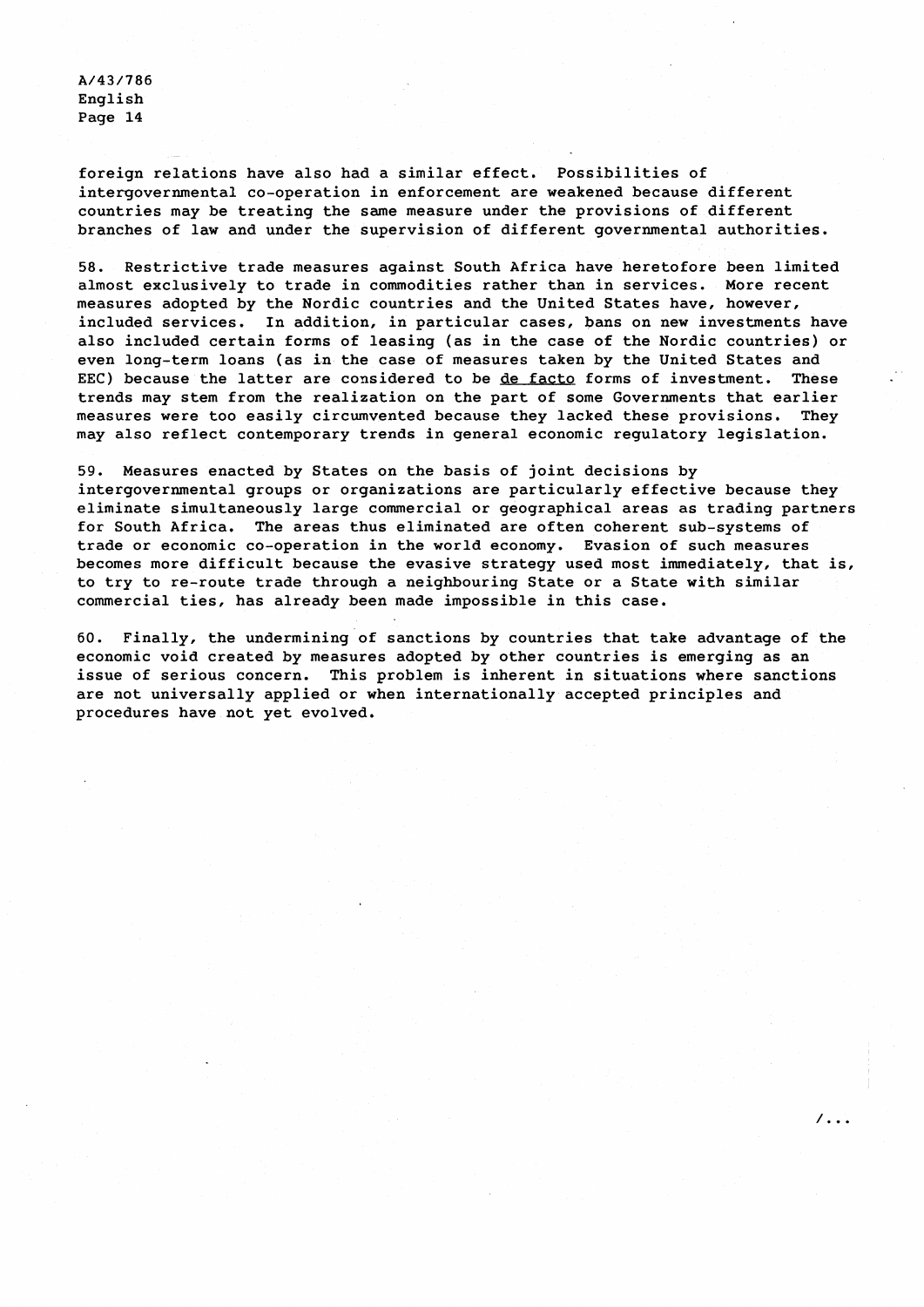| Country                     | Date of<br>enactment | Statute type/<br>decision level                       | Applicable branch of law                                               | Monitoring official of<br>government branch                                                                              |
|-----------------------------|----------------------|-------------------------------------------------------|------------------------------------------------------------------------|--------------------------------------------------------------------------------------------------------------------------|
|                             |                      |                                                       |                                                                        |                                                                                                                          |
| Denmark                     | 29 May 1985          | Act of Parliament                                     | Foreign affairs/commerce                                               | Minister of Industry                                                                                                     |
| France                      | 24 July 1985         | Decree                                                | Capital transfer control                                               | Minister of the Economy,<br>Finance and the Budget                                                                       |
| Ireland                     | November 1986        | Ministerial Instruction                               | Capital transfer control                                               | Central Bank                                                                                                             |
| Japan                       | September 1969       | Decision of Government                                |                                                                        | Minister of Finance                                                                                                      |
| Spain                       | 5 June 1987          | Royal Decree                                          | Foreign trade                                                          | Minister of Economy and<br>Industry (with duty to<br>inform Minister of<br>Foreign Affairs of<br>certain aspects hereof) |
| Sweden                      | 7 June 1979          | Act of Parliament<br>followed by<br>Government Decree | Foreign trade                                                          | Minister of Foreign Trade,<br>and National Board of<br>Trade                                                             |
| United States<br>of America | 2 October 1986       | Act of Congress,<br>followed by<br>Executive Order    | Foreign Relations and<br>Intercourse (Title 22<br>United States Codes) | Secretary of the Treasury                                                                                                |

 $\langle \sigma_{\rm{1}} \rangle$ 

# Table 1. Ban on new investments in South Africa: examples of different measures adopted by different States

 $\bullet$ 

 $\ddot{\cdot}$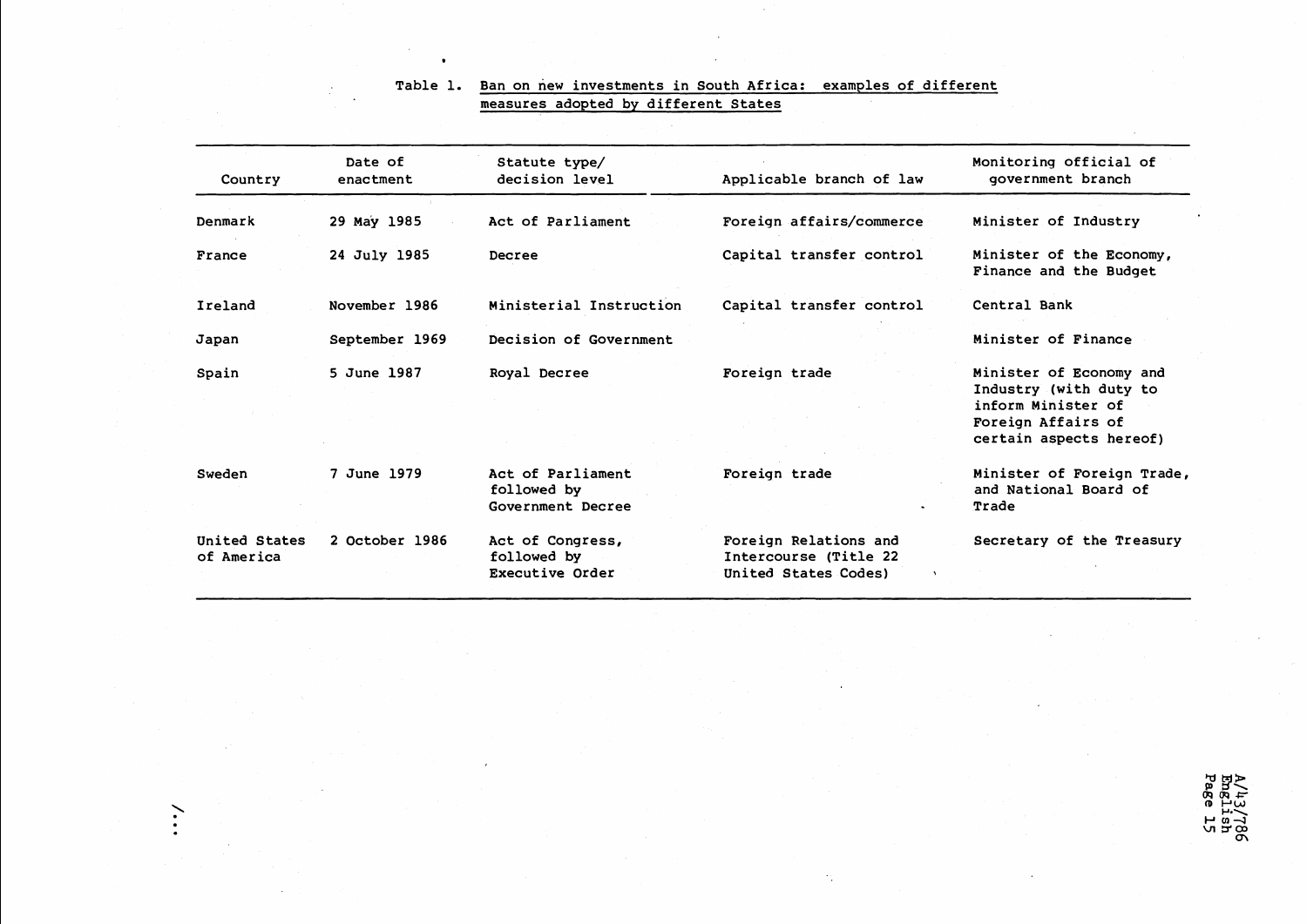#### Notes

1/ European Parliament Session Documents, Series A, Document A 2-151/87, report drawn up on behalf of the Committee on External Economic Relations on the Implementation by the member States of the Community of economic sanctions against the Republic of South Africa, Rapporteur: Mrs. Barbara Simons, 2 October 1987.

 $2/$  The implementation of the decisions to impose and, later, to widen the ban on oil exports from the EEC showed similar differences in national measures. The original decision of the Foreign Ministers of 10 September 1985 applied only to EEC-produced oil and excluded petroleum products. The decision of 31 January 1986 included oil which had already been introduced into the community commercial area, but still excluded oil in bonded storage. However, some countries have included petroleum products although the exact range of petroleum products is not uniform.

**3/** Commonwealth Secretariat, "Statistics on Trade with South Africa", News Release, London, 2 August 1988.

- 4/ For example, Israel. See **A/42/22/Add.l-S/19217/Add.l,** annex, and Switzerland, see the Declaration by Mr. Achille Casanova, Vice-Chancellor of the Confederation, concerning South Africa, 23 September 1986.

 $\overline{\phantom{a}}$ .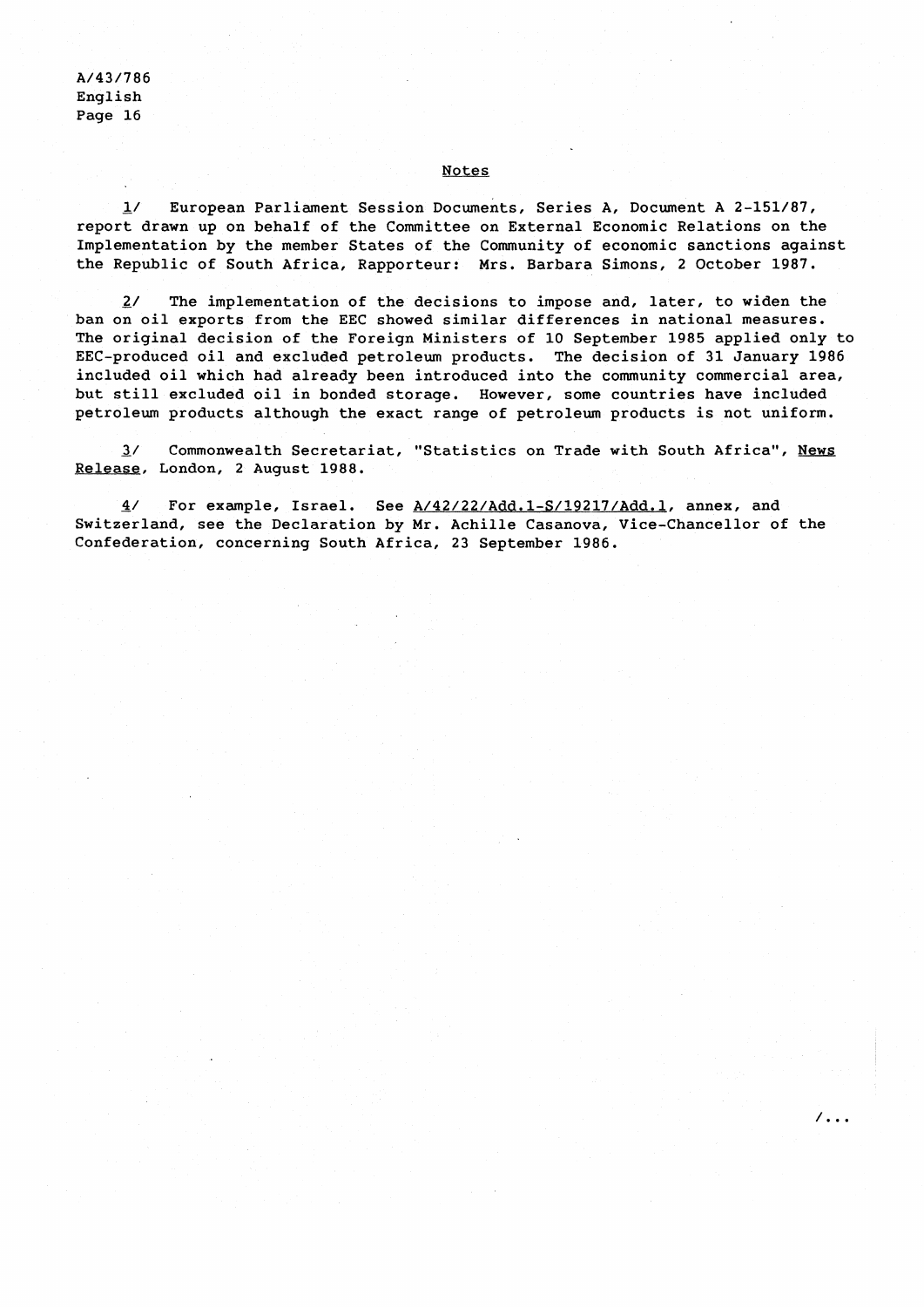$/ \, . \, . \, .$ 

# ANNEX\*

# Economic measures adopted against South Africa

# CONTENTS

|      |           |                                                       | Paragraphs   | Page |
|------|-----------|-------------------------------------------------------|--------------|------|
| I.   |           |                                                       | $\mathbf{1}$ | 19   |
| II.  |           | RESTRICTIONS ON TRADE IN COMMODITIES                  | $2 - 29$     | 19   |
|      | Α.        | Exports to South Africa                               | $3 - 14$     | 19   |
|      |           | $\mathbf 1$ .<br>Exports of petroleum to South Africa | $3 - 7$      | 19   |
|      |           | Exports of computer equipment<br>$\mathbf{2}$ .       | $8 - 13$     | 20   |
|      |           | 3.<br>Commodities exempted from export bans           | 14           | 21   |
|      | <b>B.</b> | Imports from South Africa                             | $15 - 29$    | 22   |
|      |           | Imports of coal from South Africa<br>ı.               | $15 - 20$    | 22   |
|      |           | 2.<br>Imports of gold and other minerals              | $21 - 23$    | 22   |
|      |           | 3.<br>Imports of general manufactured goods           | $24 - 25$    | 23   |
|      |           | 4.<br>Imports of agricultural products                | $26 - 28$    | 23   |
|      |           | 5.<br>Commodities exempted from import bans           | 29           | 24   |
| III. |           | BANS ON FINANCIAL FLOWS AND SERVICES                  | $30 - 58$    | 24   |
|      | Α.        | Direct equity investments                             | $31 - 39$    | 24   |
|      | в.        |                                                       | $40 - 46$    | 26   |
|      | c.        | Export/import financing and promotion                 | $47 - 51$    | 27   |
|      | D.        | Non-direct investments in South Africa                | $52 - 55$    | 28   |
|      | Е.        | Double-taxation agreements and bank accounts          | $56 - 58$    | 28   |

\* This annex was prepared by Mr. Paul Conlon, consultant to the Centre against Apartheid.  $\ddot{\phantom{a}}$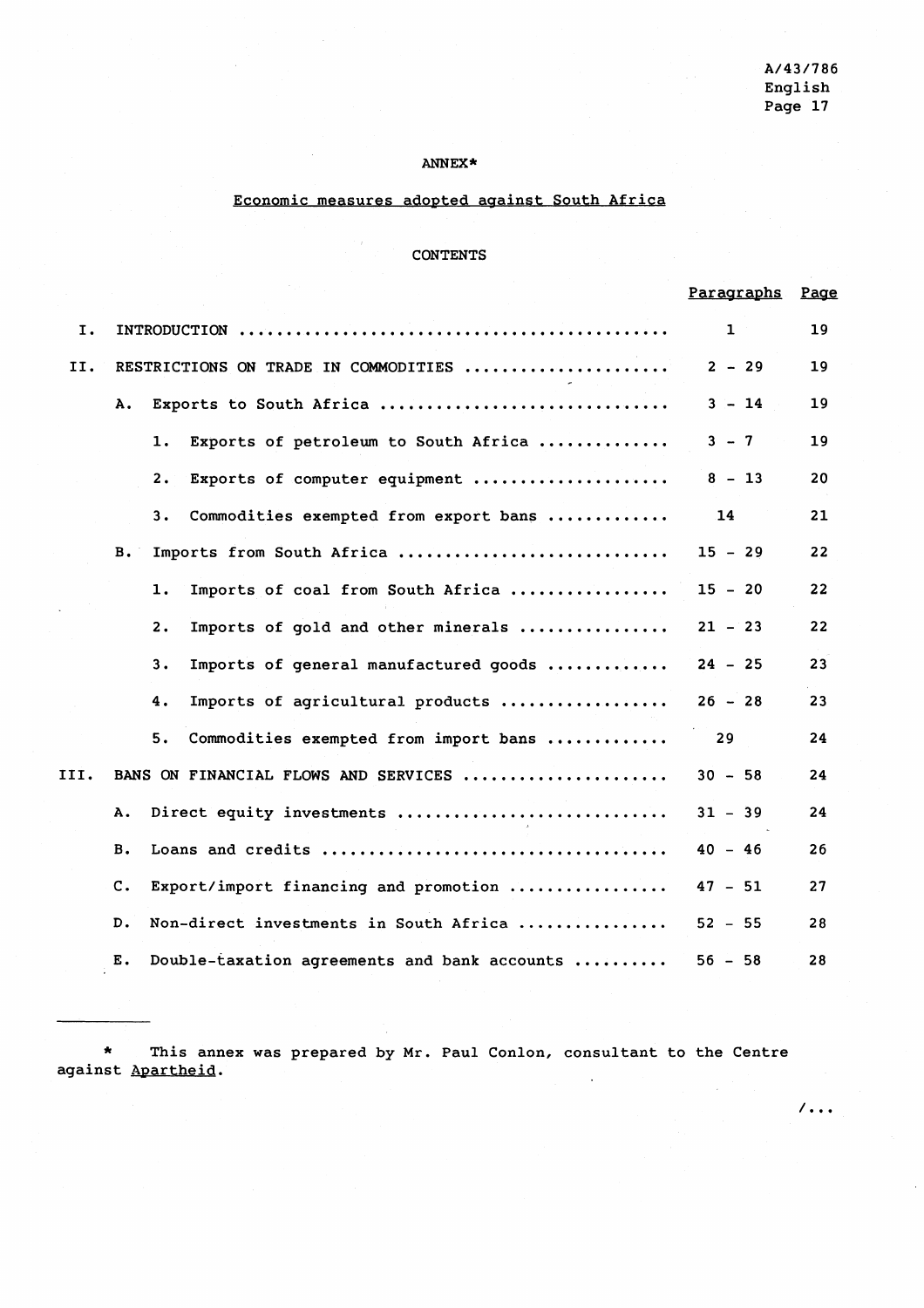# **CONTENTS (continued)**

 $\sqrt{16}$ 

|    |                                                      | Paragraphs | Page |
|----|------------------------------------------------------|------------|------|
|    | IV. RESTRICTIONS ON TECHNOLOGY TRADE OR TRANSFER     | $59 - 64$  | 29   |
|    | A. Patents, licences and manufacturing rights        | $59 - 61$  | 29   |
|    | <b>B.</b>                                            | $62 - 64$  | 29   |
| V. | RESTRICTIONS ON EXCHANGES OF OTHER SERVICES  65 - 74 |            | 30   |
|    |                                                      | $65 - 70$  | 30   |
|    | <b>B.</b>                                            | 71         | 31   |
|    | Rendering of services<br>$\mathbf{c}$ .              | $72 - 74$  | 31   |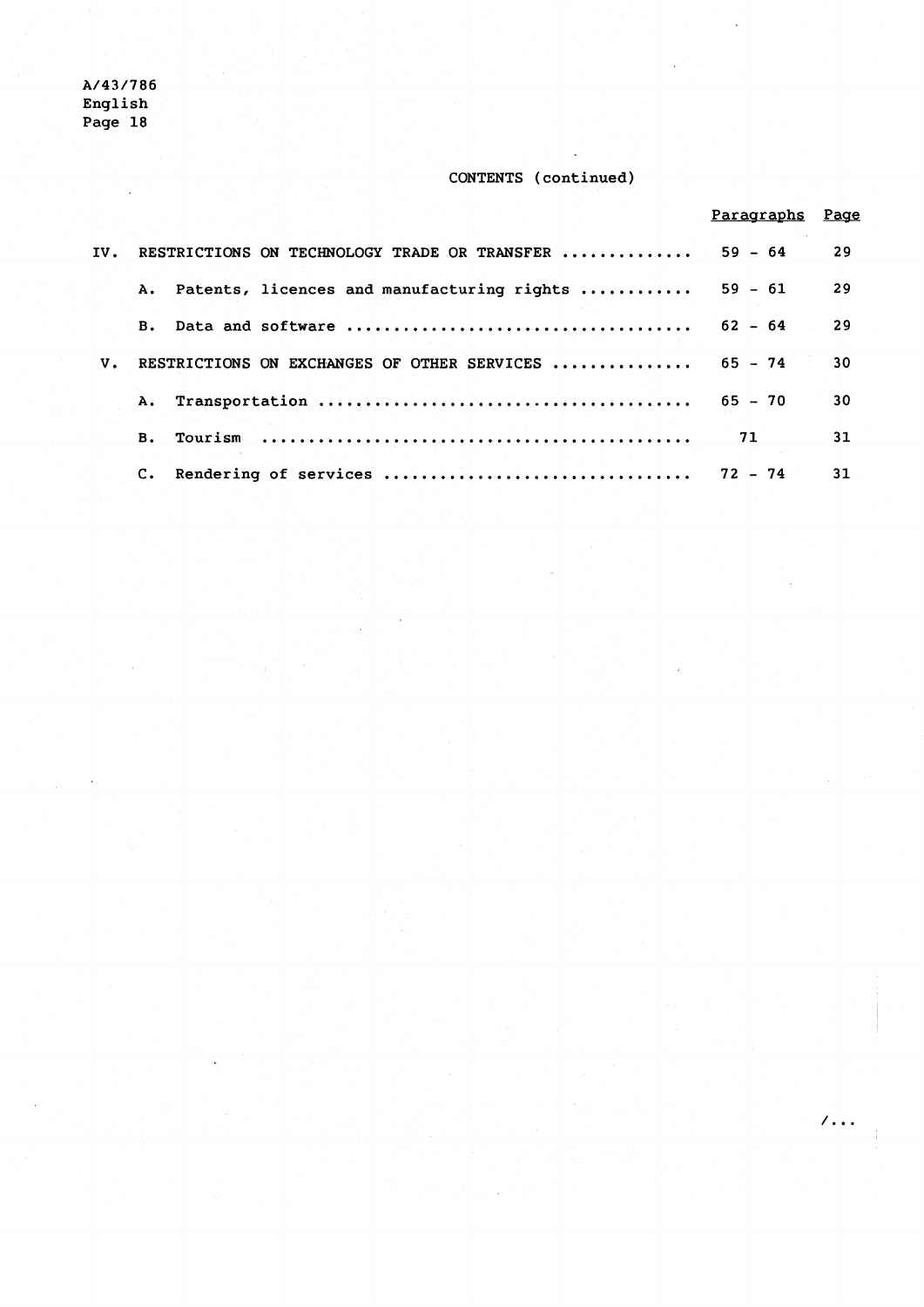$/$ ...

# I. INTRODUCTION

1. The annex gives an illustrative description of restrictive measures taken mostly by traditional trading partners of South Africa in the field of commodities, financial flows, including direct investment, and technology transfers and in other exchanges and terms. The discussion of the measures is not exhaustive, nor does it cover the most recent changes and adjustments in those measures. It indicates in a preliminary way the types of measures adopted and highlights variations among them.

# II. RESTRICTIONS ON TRADE IN COMMODITIES

2. As a number of Member States have totally prohibited all trade with South Africa, bans on specific items become superfluous in such countries. The Nordic countries, for example, have adopted general trade bans, as have the socialist countries, where external trade can be carried out only by permit of the relevant authorities. Since such permits are not granted, trade is therefore made impossible and illegal. A large number of countries, particularly non-aligned ones, have traditionally avoided any trade with South Africa, although laws specifically prohibiting it are seldom in place. One of the oldest recorded instances of an explicit trade ban with South Africa is that of Barbados, which, through the Importation and Exportation of Goods (Union of South Africa) (Prohibition) Order 1960, effectively severed trade ties with that country with effect from 1 September 1960. Another example of early measures by non-aligned countries is that of Algeria, which in 1964 banned exports of any Algerian commodity to South Africa. The most recent example is that of Iceland whose Law No. 67/1988, banning all trade with South Africa and Namibia, went into effect on 29 May 1988.

#### A. Exports to South Africa

#### 1. Exports of petroleum to South Africa

3. The General Assembly has attached such importance to this measure that by resolution 41/35 F of 10 November 1986 it established an Intergovernmental Group to Monitor the Supply and Shipping of Oil and Petroleum Products to South Africa. The Intergovernmental Group is the only instance in which the Assembly has established an intergovernmental group to monitor a non-mandatory sanctions measure. The Intergovernmental Group reported to the forty-second session of the Assembly on the first year of its activities. **a/** 

4. A number of countries have adopted measures against the export of oil to South Africa. The Organization of Arab Petroleum Exporting Countries (OAPEC) has banned export of its members' oil to South Africa since 1973. The ban on the export of oil is also covered in an Algerian law (64-167 of 8 June 1964, art. 2), which banned all exports to South Africa. In Norway a "gentlemen's agreement" that had originally prevented Norwegian oil shipments to South Africa was later superseded by a specific law of 10 June 1986; now the general export ban has superseded that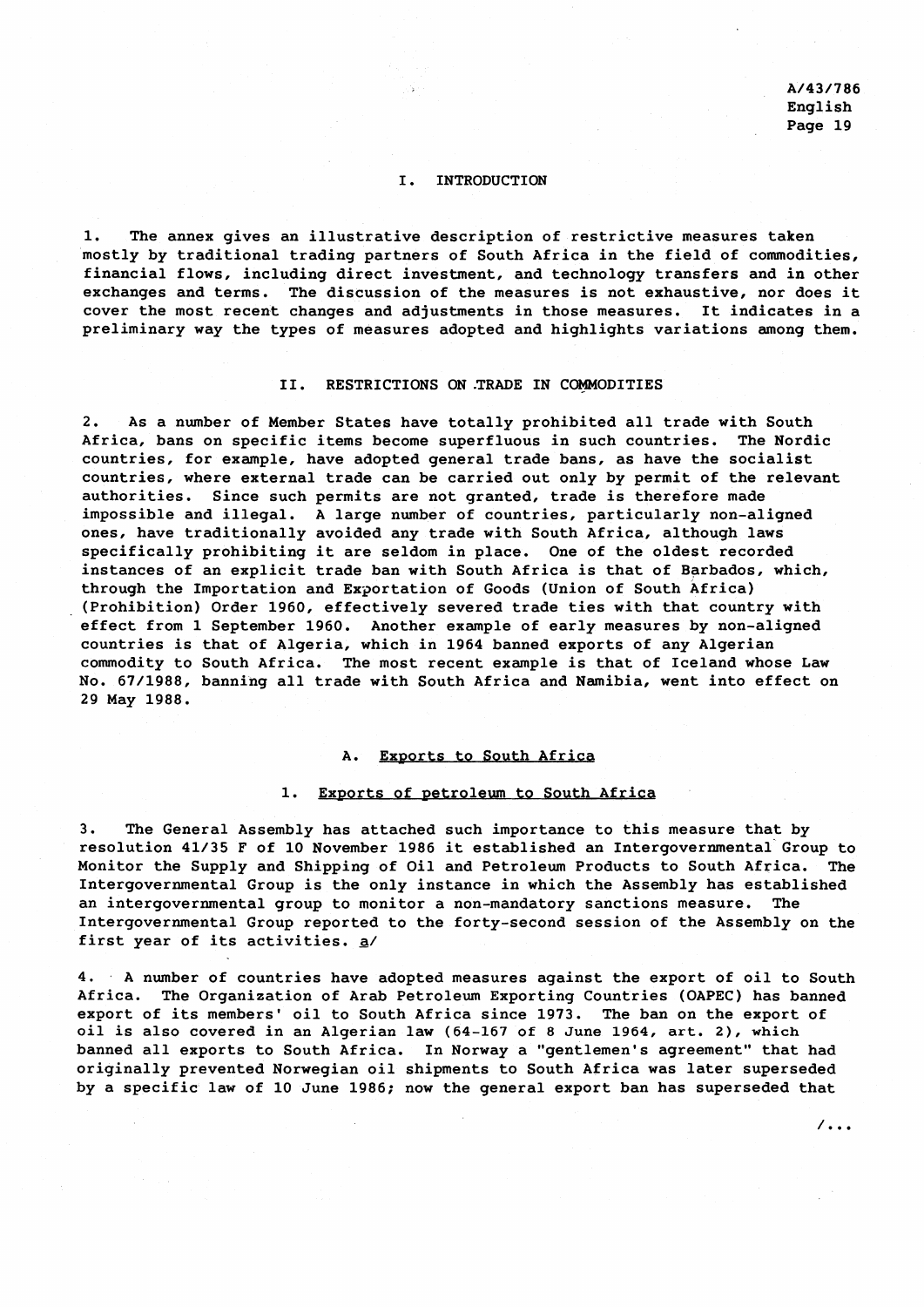law. The United States Comprehensive Anti-Apartheid Act of 1986 (sec. 5071) bans "exports of crude oil and petroleum products" to South Africa.

5. The EEC foreign ministers on 10 September 1985 decided to recommend a prohibition on the export of EEC-produced oil to South Africa. One country, the United Kingdom, exports oil only to countries party to the agreement on the International Energy Agency (IEA) (thus excluding South Africa). On 31 January 1986, the ban was expanded to include non-EEC-produced crude oil, although not oil in bonded warehouses on EEC territory. Neither measure prohibited the export of refined products. In the Netherlands a "gentlemen's agreement" originally existed that prevented the export of Dutch North Sea petroleum to South Africa. **b/** This was later incorporated into the South Africa Import Export Decree of 14 August 1986 and applies only to crude oil. Exports of oil from Luxembourg have been subject to licensing regulations since 27 November 1986. A decision of the Greek Minister of Trade (13 February 1986) banned Greek exports of crude oil to South Africa, and in Italy licences are not granted for such exports. In France the export of crude and petroleum products was banned in 1986 (art. 1 of decree 86-34 of 9 January 1986). Belgium prohibited the export of oil and refined products to South Africa in 1986 (art. 1 of Ministerial Order of 28 November 1986).

6. Australia banned the export of oil or petroleum products to South Africa by decision of 19 August 1985. Later in the same year the Nassau meeting of the Commonwealth Heads of Government agreed to ban the exportation of oil to South Africa.

**7.** Brazil banned petroleum exports to South Africa by a Presidential Decree (9 August 1985, sect. 2); the ban included refined products and also exports to Namibia. Argentina does not authorize the export or transport of petroleum to South Africa or Namibia. **c/** Israel banned the "sale or transfer of oil and petroleum products" to South Africa by governmental decision of 16 September 1987.

# 2. Exports of computer equipment

8. Since 1985, exports by many countries of computer equipment to South Africa have been specifically restricted, mainly because of their possible use by the South African police and military. However, the scope of such restrictions varies widely. Software is rarely included in these measures. Implementation often becomes difficult because there are few producers of computer equipment but many re-sellers.

9. In 1985 by Executive Order the United States prohibited the export of computers to apartheid-enforcing agencies of the South African Government. This ban was later incorporated into section 5054 after the Comprehensive Anti-Apartheid **Act** of 1986.

10. EEC provisions did not originally specify computers, but the Foreign Ministers' **decision of** 10 September 1985 noted "sensitive equipment" used by the police and armed forces, which was generally taken to mean computers. Among the EEC countries, France, the Netherlands and Ireland introduced specific regulations

 $/ \, . \, . \, .$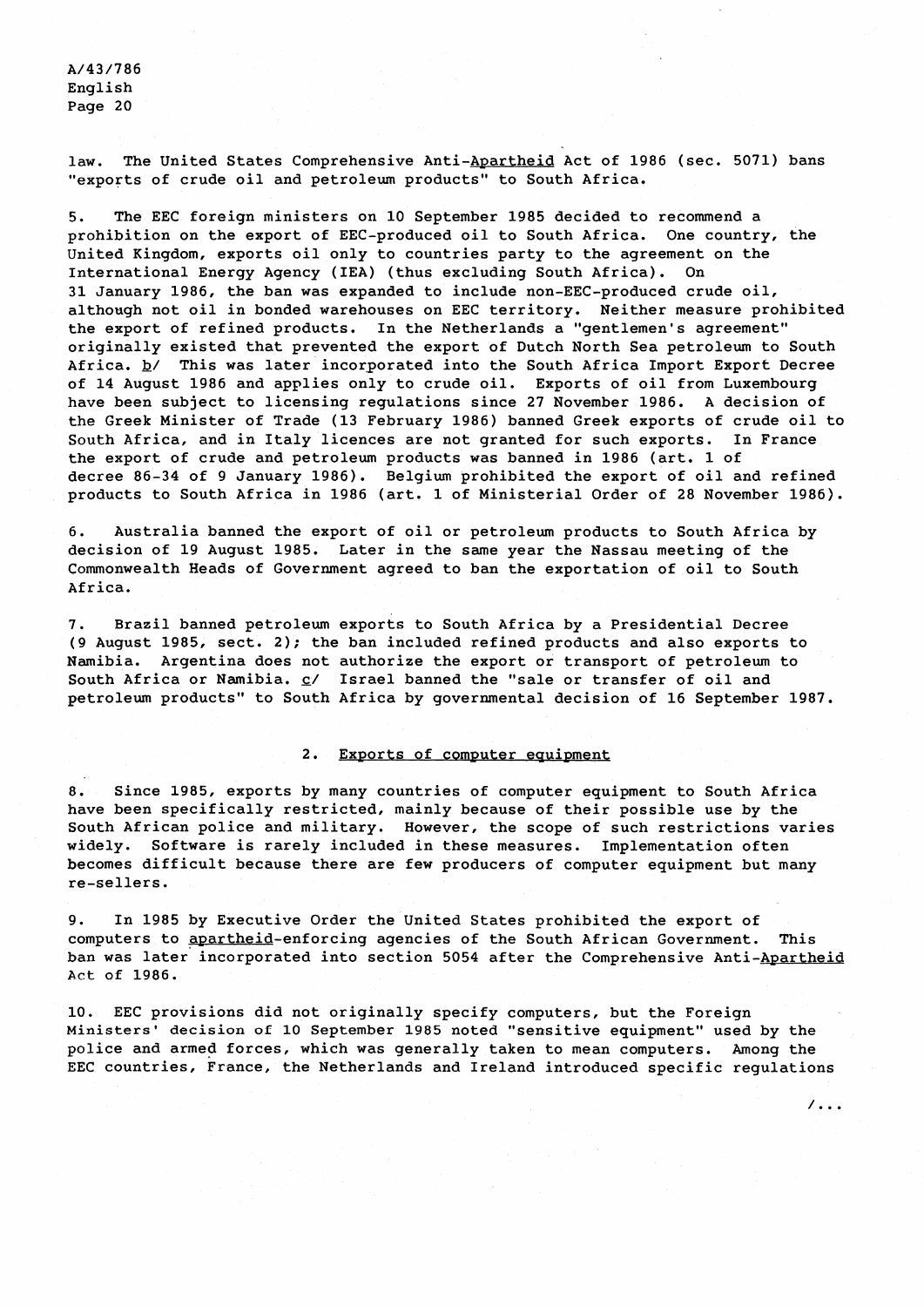$\overline{\phantom{a}}$ .

on this matter. French decree 86-34 of 9 January 1986 subjected to licensing requirements materials "likely to be used for purposes of maintaining order". In the Netherlands, South Africa Import Export Decree (14 August 1986, appendix E) specifically lists computer hardware as items whose export is prohibited. Ireland does not grant export licences for computer equipment to South Africa unless assurances are received from the South Africa consignee that the goods in question are not destined for the South African security forces. **d/** 

11. The Commonwealth Heads of Government, at their meeting at Nassau in October 1985, agreed to ban the export of computers for use by the South African military and police. Australia had already banned the export of computer hardware on 19 August 1985 (see A/40/817, annex I). New Zealand undertook a similar measure on 14 October 1985 when the Minister of Customs withdrew her consent to any further exports of such material to South Africa.

12. In Canada, export permits have until recently been refused for objects listed in groups 3-8 and 10 of the Export Control List if they were being exported to the South African Government or any agency thereof, with the exception of medical, humanitarian and life-saving goods. Permits for private exports of the same items required an end-user statement that they would not ultimately be conveyed to the military or the police or be transferred to the South African Government or its agencies; in cases of doubt the law provided for the authorities to review applications. However, on 26 September 1988, the Canadian Government extended the ban on high-technology items to the South African private sector as well. **e/** 

13. By government decision of 13 September 1985 Austria banned computer equipment exports for use by the South African army and police.

# 3. Commodities exempted from export bans

14. Certain items are exempted from export bans on humanitarian grounds or because they help alleviate the plight of the victims of apartheid or undermine apartheid. Similar exemptions, in particular regarding medical supplies, were made to the sanctions adopted by the international community against Southern Rhodesia. In this vein, Norway excludes "medicine or equipment for medical purposes, news items, printed matter or electronic audio or visual recordings" (para. 4 of sect. 1 of the Norwegian Act of 20 March 1987 banning trade with South Africa). Denmark's law exempts goods "for purely medical purposes", and the Swedish ordinance prohibiting trade with South Africa and Namibia (477 of 1987), in article 1, exempts "publications and news copy, goods intended for religious use, humanitarian assistance, goods used for medical purposes".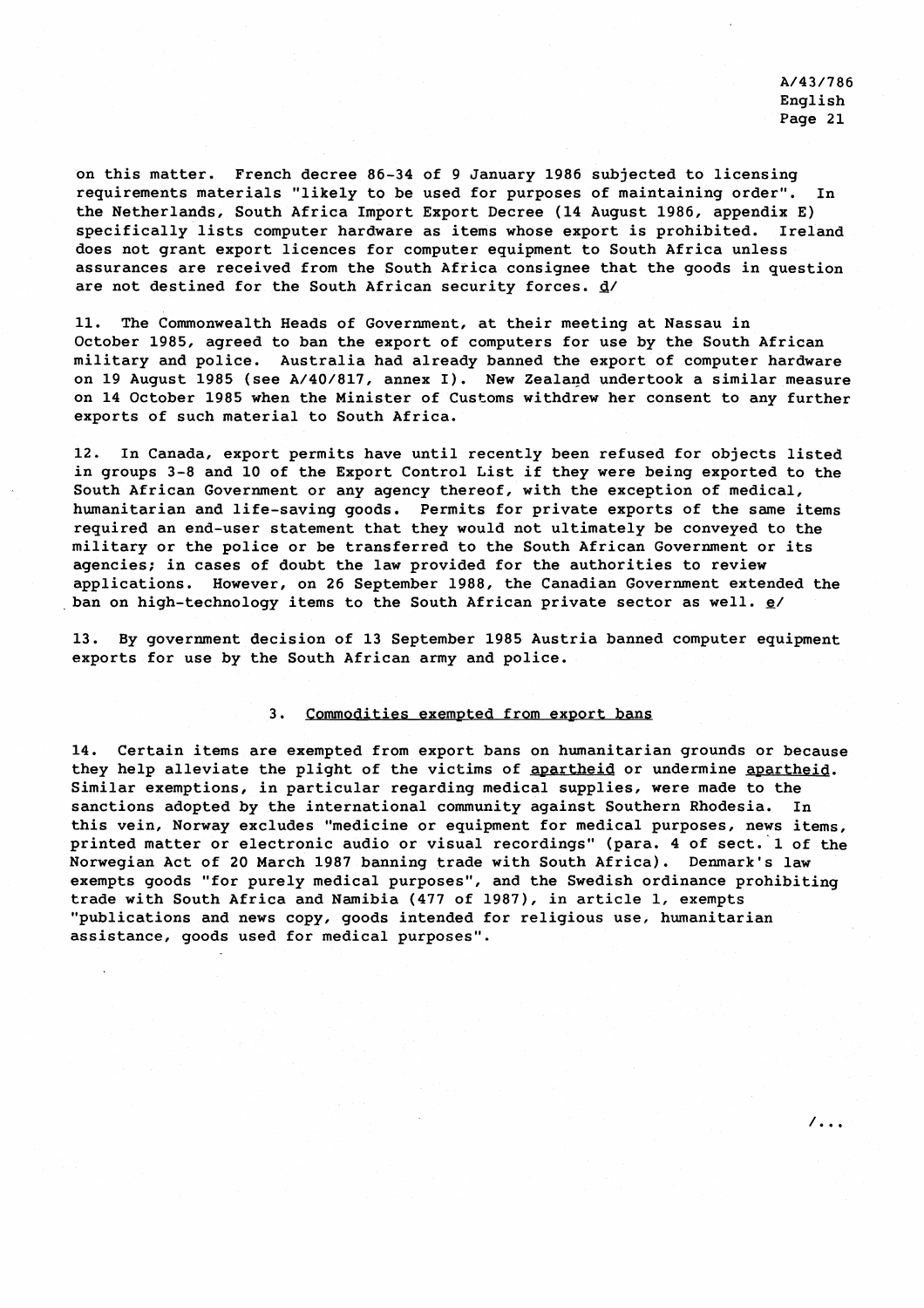#### B. Imports from South Africa

#### 1. Imports of coal from South Africa

15. As South African coal production has rapidly increased in recent years and coal has become second to gold in the country's export earnings, several countries have focused their measures on the prohibition of imports of South African coal in the past two years. Australia, Canada, Denmark, New Zealand, Norway, Sweden and the United States have prohibited imports of coal from South Africa.

16. In November 1985 the Government of France took the decision that the existing contracts for South African coal signed by the national electricity utility, Electricité de France, would not be renewed. Shipments of South African coal under existing contracts continued up until the beginning of 1987.

17. The Commonwealth Heads of Government, at a meeting in London in August 1986, agreed to ban imports of South African coal, but the United Kingdom did not participate in this agreement. Japan announced that it was freezing South African coal imports at existing levels. Both the United Kingdom and Japan have declared that they would follow an EEC ban on coal imports, but the TEC has not dealt with this issue thus far this year.

18. South Africa was able to compensate partially for the effect of these sanctions by shifting its coal exports to the Far East and by increasing its coal sales to those European countries that had previously been minor importers of its coal. Nevertheless, the loss of Danish, French, United States and Commonwealth coal markets after 1985-1986 cost South Africa about 10.7 million tons of annual coal exports, or about 24 per cent of total coal exports.

19. The marked drop in South African coal exports (from a high of about 45 million tons in 1985 to around 38 million tons in 1987) has been the result of sanctions as well as other economic factors. **f/** In March 1987 the South African authorities declared exports of coal to be a state secret and no longer publish trade figures on coal. For the major importers of South African coal, see the table at the end of annex.

20. The second meeting of the Commonwealth Committee of Foreign Ministers on Southern Africa, held at Toronto in August 1988, targeted import bans on coal as a priority for its campaign for tighter and more effective sanctions (see A/43/544, annex I).

### 2. Imports of gold and other minerals

21. Given its functions in international finance, a ban on the import of gold bullion from South Africa has remained outside the scope of sanctions. **g/** However, imports of gold coins from South Africa, especially krugerrands, are now commonly banned by many countries. For instance, Sweden and Australia banned the import of krugerrands in 1985; the United States, the EEC and Austria in 1986. Canada, in a measure of 6 July 1985, discouraged but did not forbid the importation of gold coins from South Africa.

 $\sqrt{100}$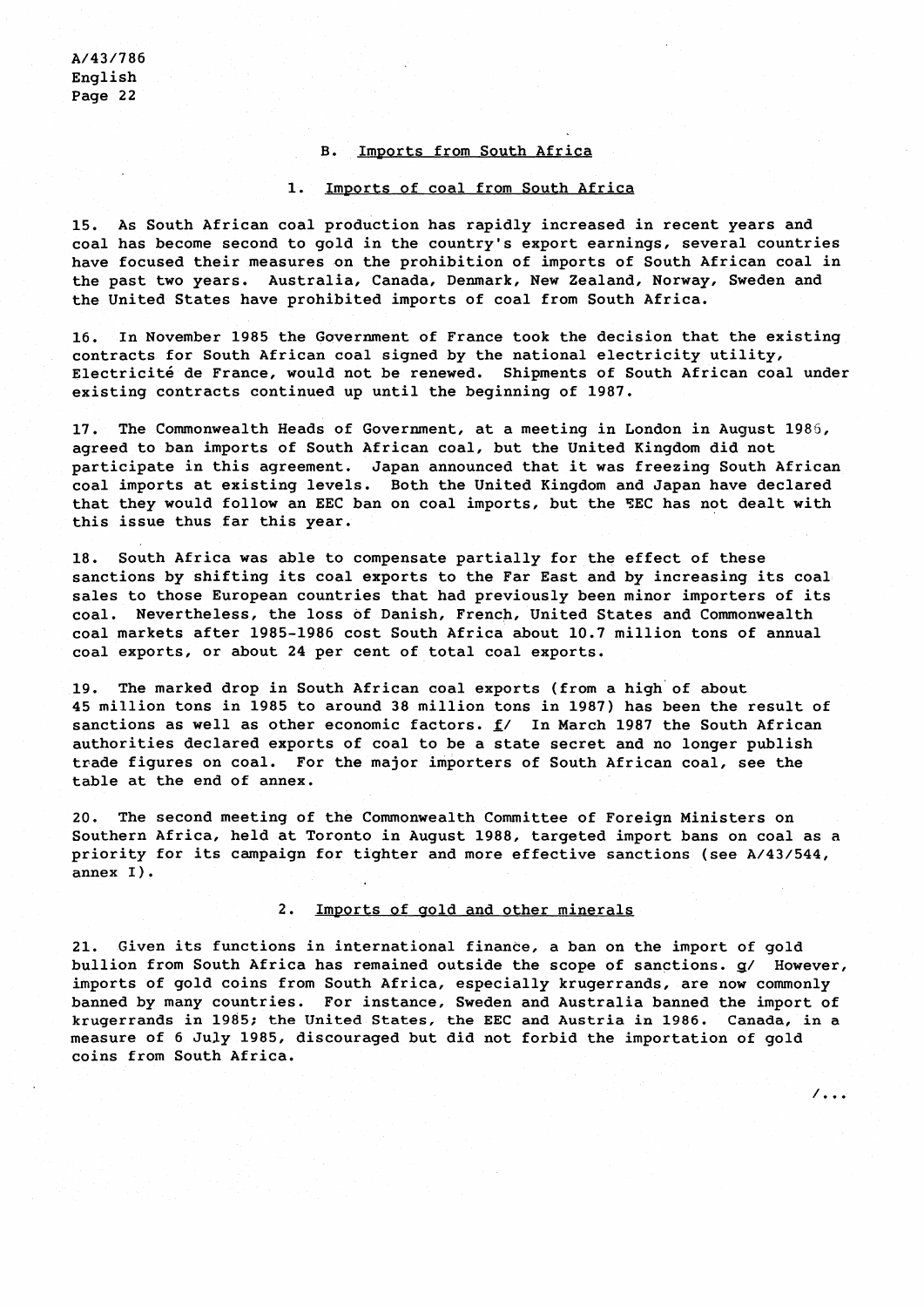$\overline{\phantom{a}}$ .

22. Many South African minerals are considered to be of strategic importance to some industrialized countries since there are limited supplies outside South Africa. Nevertheless some limited-supply minerals have been included in sanctions measures.

23. In the case of the Nordic countries, the import of South African minerals as such is banned, although exemptions may be allowed by special permit. In the United States, (section 5059 of the Anti-Apartheid Act) bans imports of uranium. The import of minerals is also prohibited by Australia, Canada, France and New Zealand.

# 3. Imports of general manufactured goods

24. Among South African manufactures, iron, steel and textiles have been banned in certain countries. Since 1986, section 5070 of the Anti-Apartheid Act prohibits the importation of iron and steel into the United States. By decision of the Council of Ministers of the EEC (86/459 of 16 September 1986), the import of certain types of iron and steel (largely pig and cast iron, including scrap, semi-finished bars, rods and sheets) was prohibited. **h/** 

25. Japan banned imports of iron and steel on 19 September 1986. Israel, by a government decision of 16 September 1987, committed itself to keeping the import of iron and steel imports at current levels. The United States also prohibits imports of textiles (Anti-Apartheid Act, sect. 5059 [a][4]).

#### 4. Imports of agricultural products

26. A number of countries have banned the import of South African agricultural products, but this restriction normally covers fruit and vegetables and does not include wine, which is a significant South African export. The prevalence of non-free labour practices in the South African agricultural sector has occasionally been cited by Governments as a justification for this measure.

27. Sweden had for some time a special law prohibiting the importation of agricultural products from South Africa (1050 of 1985), but that has now been superseded by a general trade ban. A general trade ban in the other Nordic countries has had the same effect. In the United States, the Comprehensive Anti-Apartheid Act of 1986 bans agricultural products and, additionally, sugar (sects. 5069 and 5073). Ireland banned all South African agricultural imports as from 1 October 1986. **i/** The Minister of Agriculture is empowered to determine the origin of agricultural products in cases of doubt.

28. At the Commonwealth Heads of Government meeting in Nassau on 20 October 1985 a ban on the import of agricultural products was placed on a list of measures to be enacted within six months if no substantial progress towards dismantling apartheid was made (see A/40/817, annex I). At a subsequent meeting in London on 5 August 1986, the Commonwealth countries, except the United Kingdom, agreed on a ban of the import of agricultural products from South Africa.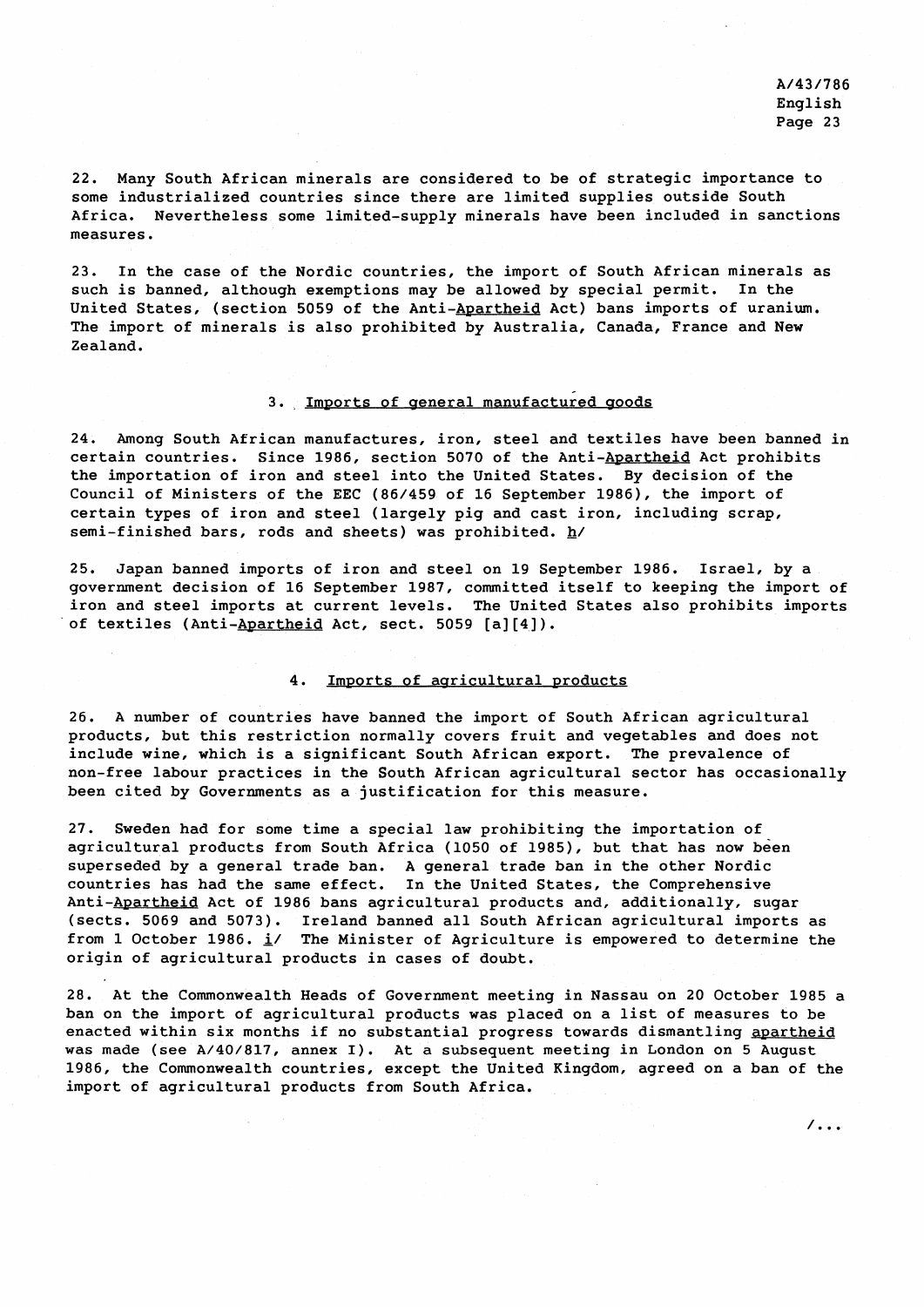# 5. Commodities exempted from import bans

29. Import restrictions may occasionally exempt certain minerals that may be in short supply and can only be obtained from South Africa, although the Nordic countries achieve the same purpose by allowing individual companies the right to apply for exemption. United States law exempts strategic minerals for which substitutes or secure domestic supplies are unavailable (Anti-Apartheid Act, sect. 5053 [a][2]). The law does not define such minerals; it is rather the executive branch that is empowered to issue a list of such minerals and, should the supply situation change, minerals may be added to, or deleted from, that list.

#### 111. BANS ON FINANCIAL FLOWS AND SERVICES

30. Unlike trade restrictions in commodities, bans on financial flows and services as economic measures against South Africa are less problematic because there are no major international treaties or agreements such as the General Agreement on Tariffs and Trade (GATT) that require free trade in capital and financial services. In addition, investment in foreign countries implies the export of capital, and many countries have traditionally applied restrictions to outbound currency transfers.

## A. Direct equity investments

31. Restrictions on direct investments in South Africa are now one of the most common economic measures taken by Governments in the area of direct equity investments. The scope and form of the restrictions vary widely.

32. Japan banned direct investment in South Africa as early as 1969. Consequently there are no subsidiaries of Japanese companies in South Africa and Namibia.

33. Upon a recommendation by their Foreign Ministers in 1978, the Nordic countries enacted relevant measures shortly thereafter, though all of these have since been superseded by more advanced measures implemented later. These measures ban new investments although they do not require outright disinvestment. Measures adopted later by other countries have tended to follow these same general principles.

34. Sweden banned new investments through laws and decrees (98 and 99 of 1985) that went into effect on 1 July 1985. It defined new investments in a fairly rigorous manner by including leasing of capital equipment, but allowing exceptions similar to the ones mentioned below in connection with the EEC. A similar prohibition was enacted by Finland in paragraphs 1 and 2 of Law 1105 of 1985, and by Norway in paragraph 4 (c) of the Act of 20 March 1987, which also includes investment through leasing. Norway had originally banned new investments by denying them the required licences in accordance with an Act of 14 July 1950 requiring such permits for capital currency transfers.

35. In the United States, section 5060 of the Anti-Apartheid Act bans new investment, defined in section 5001 as a commitment or contribution of funds or other assets and a loan or other extension of credit. The law does not include the

 $\overline{\phantom{a}}$ .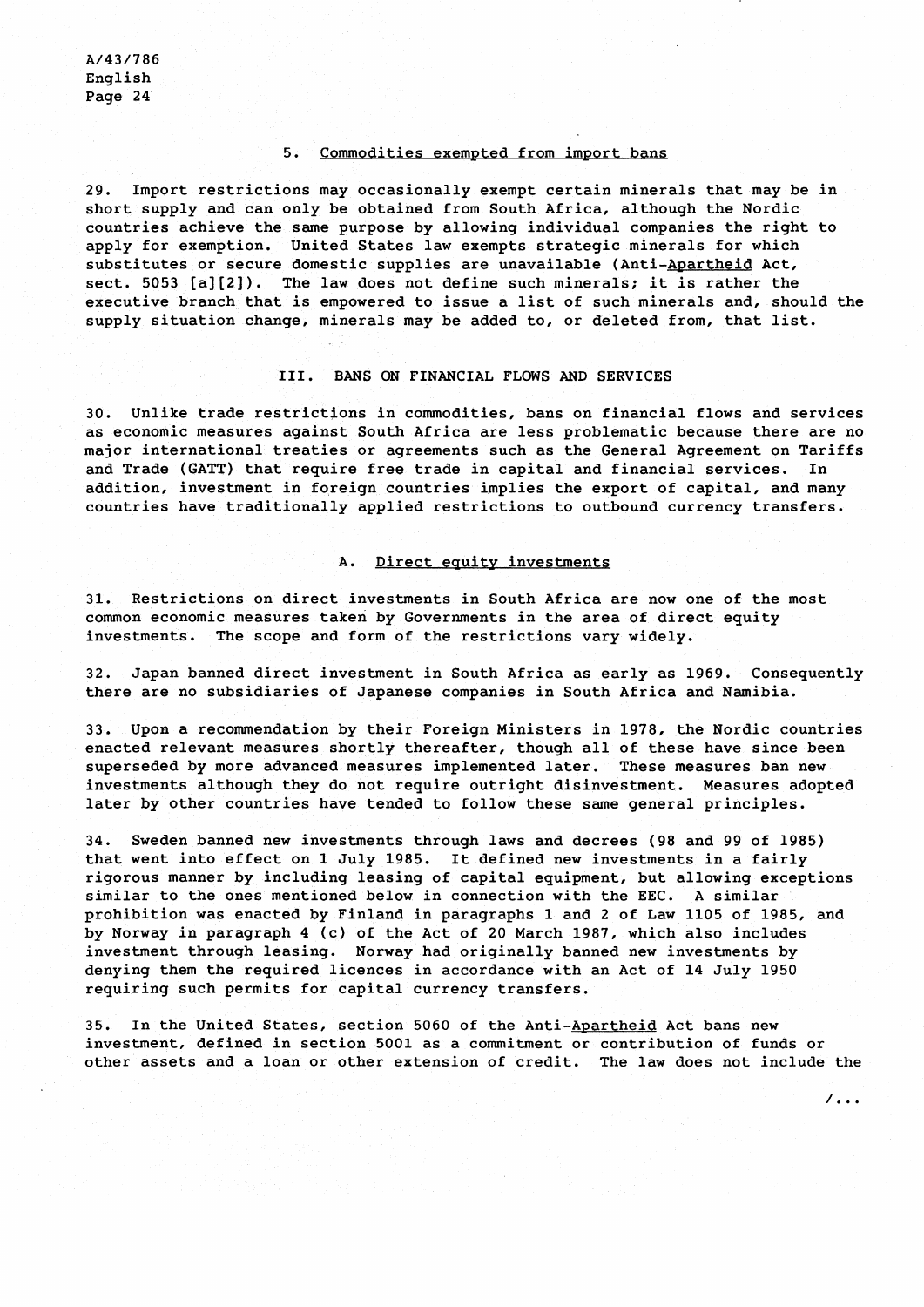7. . .

reinvestment of profits and expenditures incurred in complying with the Code of Conduct, for United States subsidiaries are not considered investments in the terms of this law. Section 5066 of the same title bans the use of public funds for the promotion of investments in South Africa.

36. The EEC Council of Ministers' meeting of 27 October 1986 took the decision (517 of 1986) to suspend new direct investments in South Africa by natural or legal persons resident within the Community. Direct investment was defined as the establishment or acquisition of branches or undertakings, increased participation in new or existing undertakings, as well as long-term loans (more than five years). The "existing economic activity" of investments already made could be maintained. Exemptions are allowed for new investments in the "training, health and the social sectors", i.e. to improve the lot of black employees. Decision 86/517 does not apply to Namibia. Denmark had already banned new investments as of June 1985 in a law that included Namibia and that also covered the leasing of capital goods as a form of investment. France had, by Law and Decree of 27 July 1985, suspended new investments by subjecting them to licence. Through Royal Decree 744/1987 of 5 June 1987, Spain put the EEC decision into effect with almost the exact same wording, allowing for the addition of a number of exceptions (para. 7 of Royal Decree 2374/1986 of 7 November 1986). Italy has done the same through Decree No. 9 of 13 January 1987. Since Irish law requires the permission of the Central Bank for such investments, the Government implemented the measure by instructing the Bank not to grant such permits in the future. In the Federal Republic of Germany the measure was implemented by a non-binding "gentlemen's agreement" on new investments. Luxembourg issued a non-binding directive on the subject. The Government of the United Kingdom issued a "recommendation to industry for compliance" with the EEC ban.

37. A ban on new investments or the reinvestment of profits was recommended by the Commonwealth Heads of Government meeting in Nassau in October 1985 in case no progress was made towards dismantling apartheid within six months (see A/40/817, annex I). The matter was brought up again at the Foreign Ministers' meeting in London on 5 August 1986, where it was agreed that the ban should be put into effect, but the United Kingdom agreed only to a voluntary ban at that meeting. Australia had previously, by decision of 19 August 1985 (see A/40/565-S/17411, annex), banned new investments by Australian governmental or public authorities.

38. The Government of Austria banned investments by decisions of 13 September 1985 and 7 October 1986. The Government of Israel, in a decision of 16 September 1987, prohibited new investments, citing the EEC ban as a point of reference. But it made provision for exceptions upon the concurrence of the ministers of foreign affairs and commerce with the central bank.

39.. The ccmrnon feature among most of these laws is that they permit existing levels of investment, but prohibit further investment through the new infusion or transfer of capital, or expansion of economic activities. Most of them allow the reinvestment of profits generated in South Africa, as well as certain exceptions connected with humanitarian or anti-apartheid activities. The Nordic laws in addition include specifically the long-term leasing of capital equipment as a form of investment. United States and EEC measures also include certain types of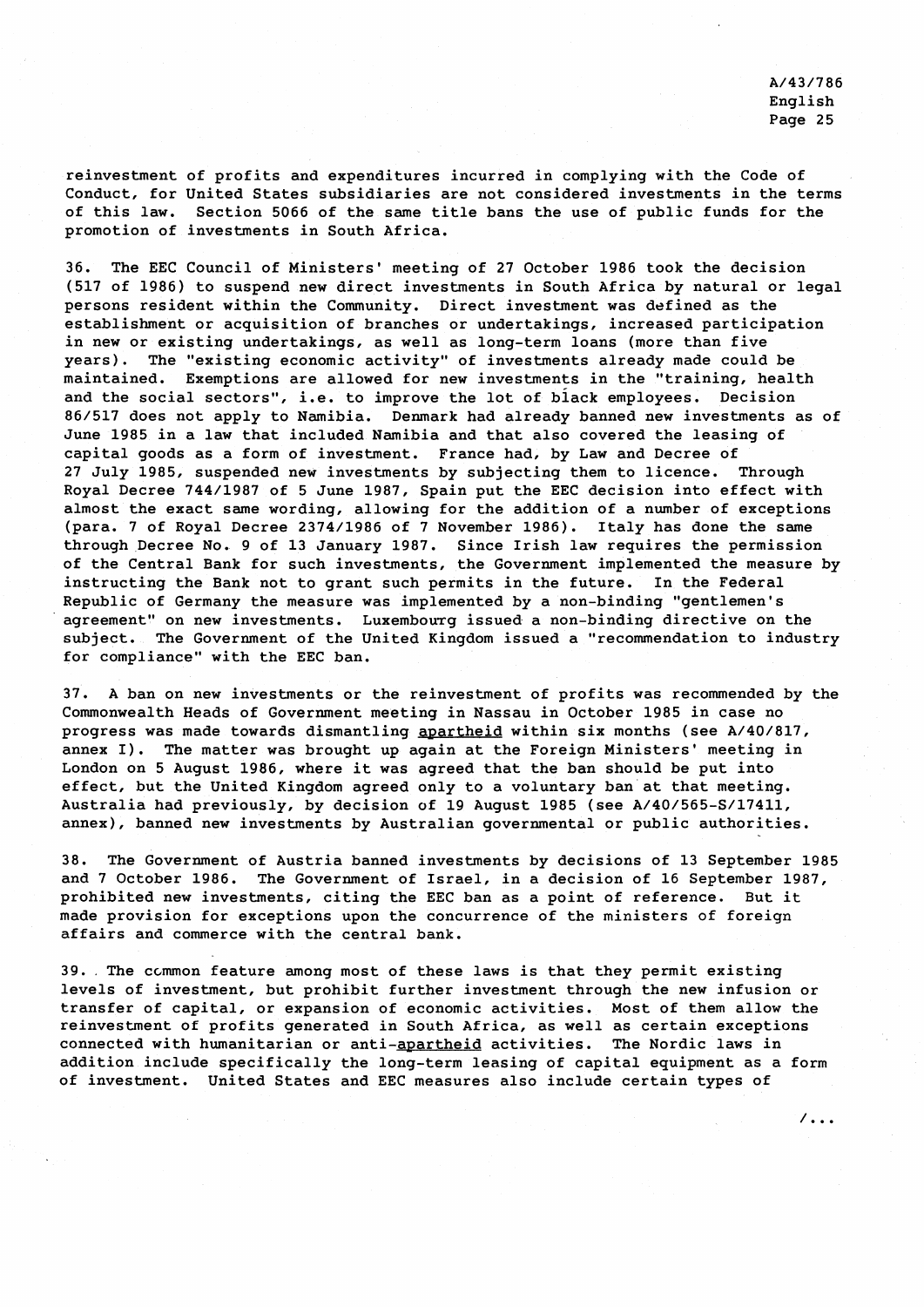loans. The possibility of reinvesting profits generated in South Africa has occasionally been criticized as violating the spirit of the ban on new investments (see E/C.10/1988/8, p. 7).

# B. Loans and credits

40. Originally many countries limited themselves to banning loans to the South African Government and its parastatals or banning guaranteed export credits for trade with South Africa. Gradually these bans were extended to include private credits to private South African borrowers.

41. In the case of Denmark, Norway and Sweden, loans and credits are banned as an outgrowth of investment restriction legislation. Finland also prohibits loans to South Africa (para. 3 of Law 1104 of 1985). Norway forbids any Norwegian domiciled person or institution to lend to any creditor in South Africa or Namibia (para. 4 [dl of the Act of 20 March 1987). The Nordic Foreign Ministers' meeting of 18 October 1985 had agreed on a ban of loans to South Africa and had further required the participants to abstain from taking part in any international loans to South Africa.

42. United States Executive Order 12532 of 9 September 1985 prevented United States loans to the South African Government or its entities, making certain exceptions for loans granted before its enactment or connected with education or housing. In 1986 this provision was incorporated into the Comprehensive Anti-Apartheid Act, section 5055, which allowed for short-term trade credits. In section 5060 all loans to the private sector were prohibited as well. United States law, however, exempts loans made for "education, housing and humanitarian" benefit (sect. 5055 [b][l]). It is interesting to note that, whereas the original executive order 12532 had prohibited loans by "financial institutions in the United States", the Comprehensive Anti-Apartheid Act of 1986 forbids even United States citizens, regardless of their domicile, from lending money to South African creditors.

43. According to EEC law, long-term loans (over five years) are considered investments in terms of Decision 86/517 of 27 October 1986. This is also reflected in Italy's decree No. 9 of 13 January 1987 prohibiting new investments.

44. Japan first banned loans to South Africa in 1974, but as the wording of the measure appeared to be weak, with the passage of time, it came to be interpreted as not binding. The Japanese Government has since renewed its appeals to banks to refrain from lending money to the South African Government. Israel, by government decision of 16 September 1987, prohibited the granting of government loans to South Africa.

45. The Commonwealth Heads of Government, meeting in Nassau in October 1985, had agreed and commended to other Governments that all new government loans to the South African Government or its agencies should cease. At a meeting of the Commonwealth in London on 5 August 1986 it was agreed (with the exception of the United Kingdom) to extend this measure to all bank loans granted to private or

 $/$ ...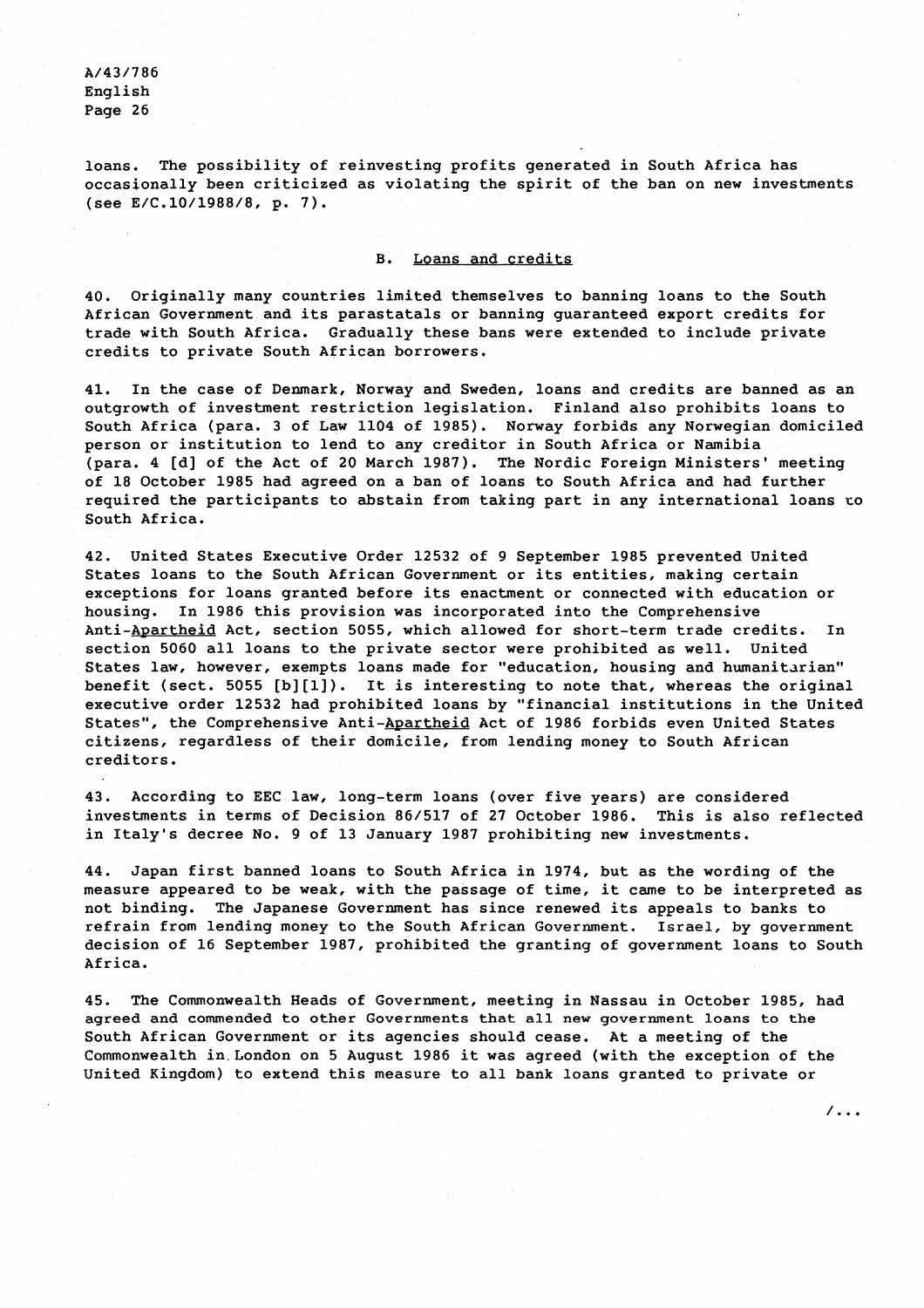7. . .

public South African creditors. The Australian Government, on 19 August 1985, had already called on banks to suspend loans and credits to South Africa. The Canadian Government had also in 1985 asked banks to ban loans to South African government agencies. In 1986, it imposed a voluntary ban on new lending by Canadian banks and, most recently, it persuaded them not to increase trade credits.  $\frac{1}{2}$ 

46. The Commonwealth Committee of Foreign Ministers on Southern Africa, at a meeting at Lusaka on 1 and 2 February 1988, decided on a study of South Africa's ties with the international financial system. This study was released at the same Committee's meeting in Toronto on 2 and 3 August 1988. **k/** 

# C. Export/import financing and promotion

47. Recent bans on new investments and longer-term loans have left short-term trade credits intact. According to a recent Commonwealth study, short-term trade credit is about the only form of credit now available to South Africa.

48. In the United States, section 5066 of the Anti-Apartheid Act prohibits the use of public funds for assistance to trade with South Africa. In addition, section 5034 (b) of the Anti-Apartheid Act prohibits any export assistance to companies not applying the Code of Conduct (for South African subsidiaries of United States companies).

49. The Australian Government on 19 August 1985 removed all government facilities for trade with South Africa, and Canada on 6 July 1985 rescinded the applicability of the Government Export Programme and also declared export insurance policies inapplicable to transactions with South Africa.

50. Some Governments began curtailing or eliminating their trade promotion activities with respect to South Africa a quarter of a century ago. The number has increased to the point that at present even those Governments that do not restrict trade with South Africa often decline to allow their resources or facilities to be used to promote it. Such measures range from banning South African exporters and importers from government trade fairs and exhibits to tightening travel restrictions for South Africans, particularly businessmen. For instance, Japan has twice, through immigration policy changes (19 September 1986 and 14 August 1987), restricted the travel of South African nationals to Japan.

51. Australia closed its trade office in Johannesburg by a decision of 19 August 1985. The Commonwealth in 1985 prohibited government funding for any kind of trade promoticn with South Africa. The Peruvian Government, together with a foreign trade association, has instituted a South African desk the function of which is to recommend alternate sources of trade to importers and exporters of South African goods. **a/**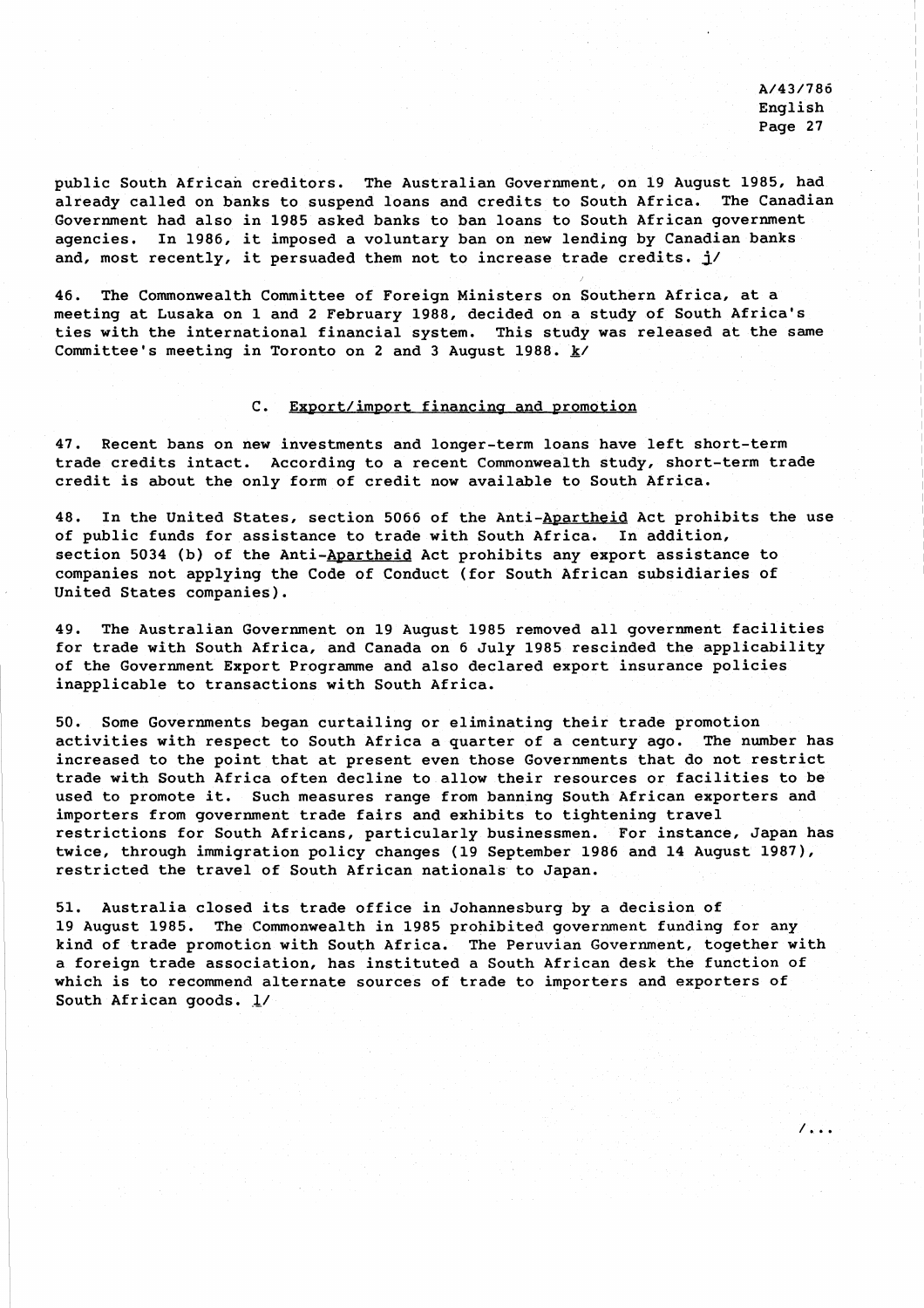# D. Non-direct investments in South Africa

52. The bans on investment previously discussed apply in most cases only to direct investments by subsidiary companies. However, indirect investments and the promotion of indirect investments may be prohibited by the provisions of other restrictive measures relating to financial flows.

53. Thus, Sweden prohibits any persons or entities domiciled in Sweden from acquiring portfolio investments in South African or Namibian commercial enterprises (paras. 1.1 and 1.2 of Law 99 of 1985).

54. The Anti-Apartheid Act of the United States (sect. 5060) makes it impossible to take up new issues in the United States; anyone acquiring such newly-issued shares or bonds in South African companies would be contravening the law. A strict interpretation of the law indicates that even United States citizens and subsidiaries of United States trading and brokerage firms may not do so either, and a foreign subsidiary of a United States financial institution may not underwrite a new share or bond issue by a South African company. However, the exact extent of this provision has not been tested in court.

55. No law in any Western country specifically prohibits the listing or trading of shares in South African companies; however, the stocks of only a few South African companies are traded on Western stock exchanges. The laws discussed here do not specifically prevent participation in underwriting or subscription to South African debentures: however, it is possible that such underwriting may be prohibited by laws banning loans or credits in some countries. The wording of Swedish Ordinance 99 of 1985, which accompanied Law 98 of 1985 banning new investments, appears to cover such underwriting as well.

#### E. Double-taxation agreements and bank accounts

56. The abrogation of double-taxation agreements as well as the elimination of tax credit provisions have also been used in anti-apartheid legislation packages. In 1987, the United States (sect. 10231 of PL 100-203) abolished the possibility for United States tax entities to obtain tax credits for taxes paid by them or their subsidiaries to South Africa.

57. The Commonwealth Meeting of Heads of Government at Nassau in October 1985 recommended a similar measure if no progress was made in the following six months. The Commonwealth meeting in London on 5 August 1986 put this provision into effect, but without the participation of the United Kingdom. Canada had already abrogated a double-taxation agreement with South Africa on 6 June 1986.

58. One country, the United States, restricts the right of South Africa to use bank accounts or hold assecs in foreign banks. The South African Government or its branches are prohibited from having United States banking accounts, except for diplomatic or consular purposes (Anti-Apartheid Act, sect. 5058). In addition, the President is empowered, in the future, to recommend to the Congress a similar ban on accounts held by South African citizens in United States banks.

 $/$ ...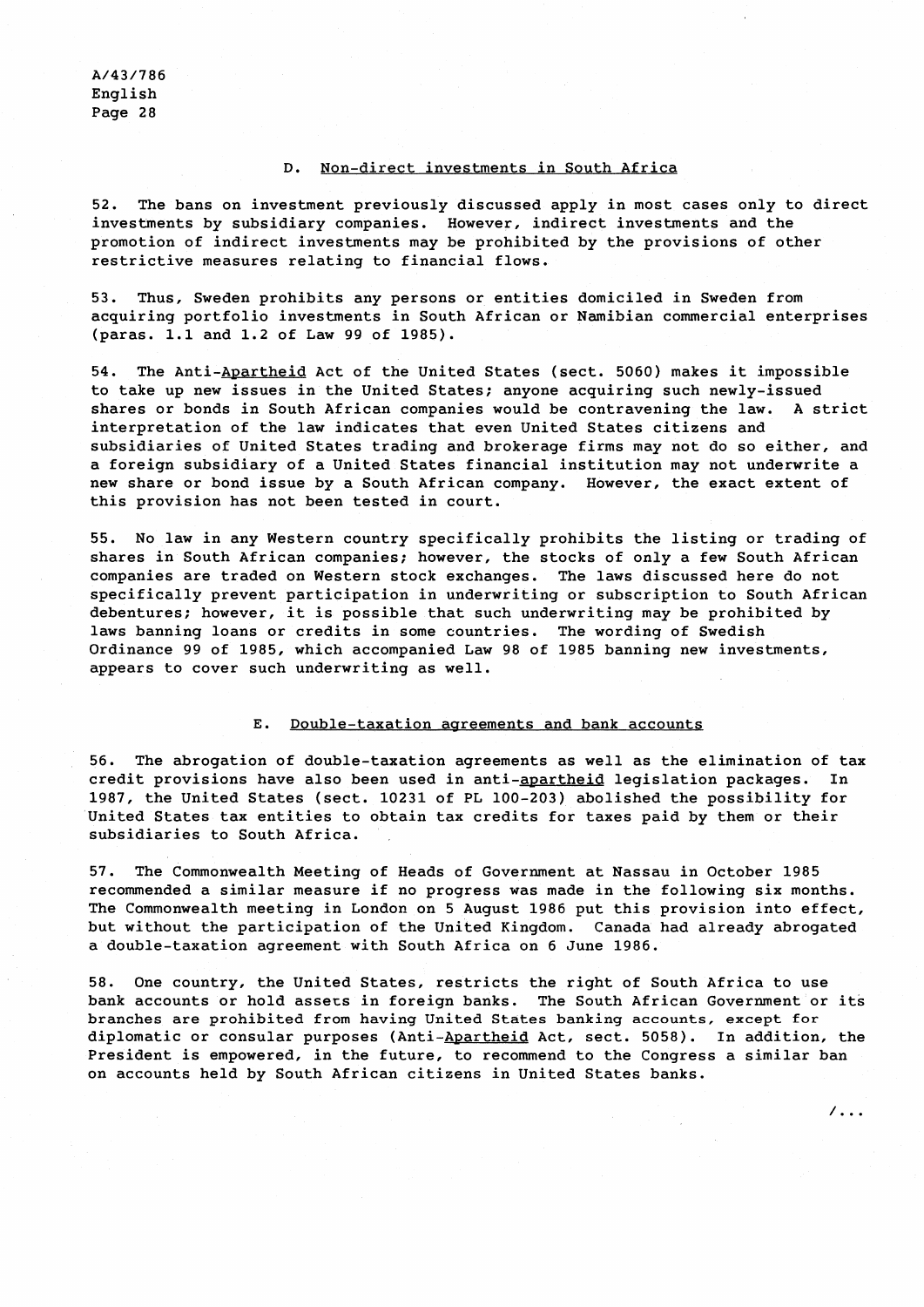$\sqrt{1}$ .

### IV. RESTRICTIONS ON TECHNOLOGY TRADE OR TRANSFER

# A. Patents, licences and manufacturing rights

59. Thus far only the Nordic States among the countries of the Organisation for Economic Co-operation and Development (OECD) prohibit the transfer of technology in the form of patents, licences or manufacturing rights to South Africa. However, critical forms of technology transfer may be banned if they fall under the technology provisions of laws prohibiting military or nuclear collaboration with South Africa.

60. Paragraphs 9.1 and 9.2 of the relevant Swedish law banning new investments (Law 98 of 1985) exhaustively cover the most common forms of technology transfer. Norway also prohibits transfer of technology by any person or entity domiciled in Norway to any person or entity domiciled in South Africa (para. 4 [d] of the Norwegian Act of 20 March 1987). Finland covered the same matter in its legislation in 1985 (para. 4 of Law 1104). The legislation of all three countries covers Namibia as well.

61. The concluding statement of the second meeting of the Commonwealth Committee of Foreign Ministers on Southern Africa, held at Toronto on 2 and 3 Augusr 1988, recommended the prohibition of technology transfers which enable South Africa to circumvent existing sanctions, particularly in the areas of arms, oil and computers (see A/43/544, annex I).

#### B. Data and software

62. The transfer of information, data or software to South Africa has not been expressly banned, although it is dealt with in relation to nuclear or military collaboration.

63. The United States President's Executive Order 12532 of 9 September 1985 in section 1 (c) (1) included data and software in its prohibition of the transfer of nuclear technology to South Africa. Software is specifically included in section 5054 (a) of the Anti-Apartheid Act. However, it only applies to those branches of the South African Government which are "apartheid-administering or enforcing".

64. Certain types of information are specifically exempted from trading bans because, as in the case of Sweden's relevant law, it is considered that the free flow of information to South Africa is of critical importance. However, the exemptions refer to news reporting rather than technical data. On the other hand, a Swedish law of 1985 (100 of 1985), in updating the provisions of an older one banning nuclear collaboration with South Africa (1977:1127, more specifically para. I), included a reference to "computer hardware and software". Its transfer to the South African military for military purposes and/or adaptations thereof for the use of the police was specifically included in the ban.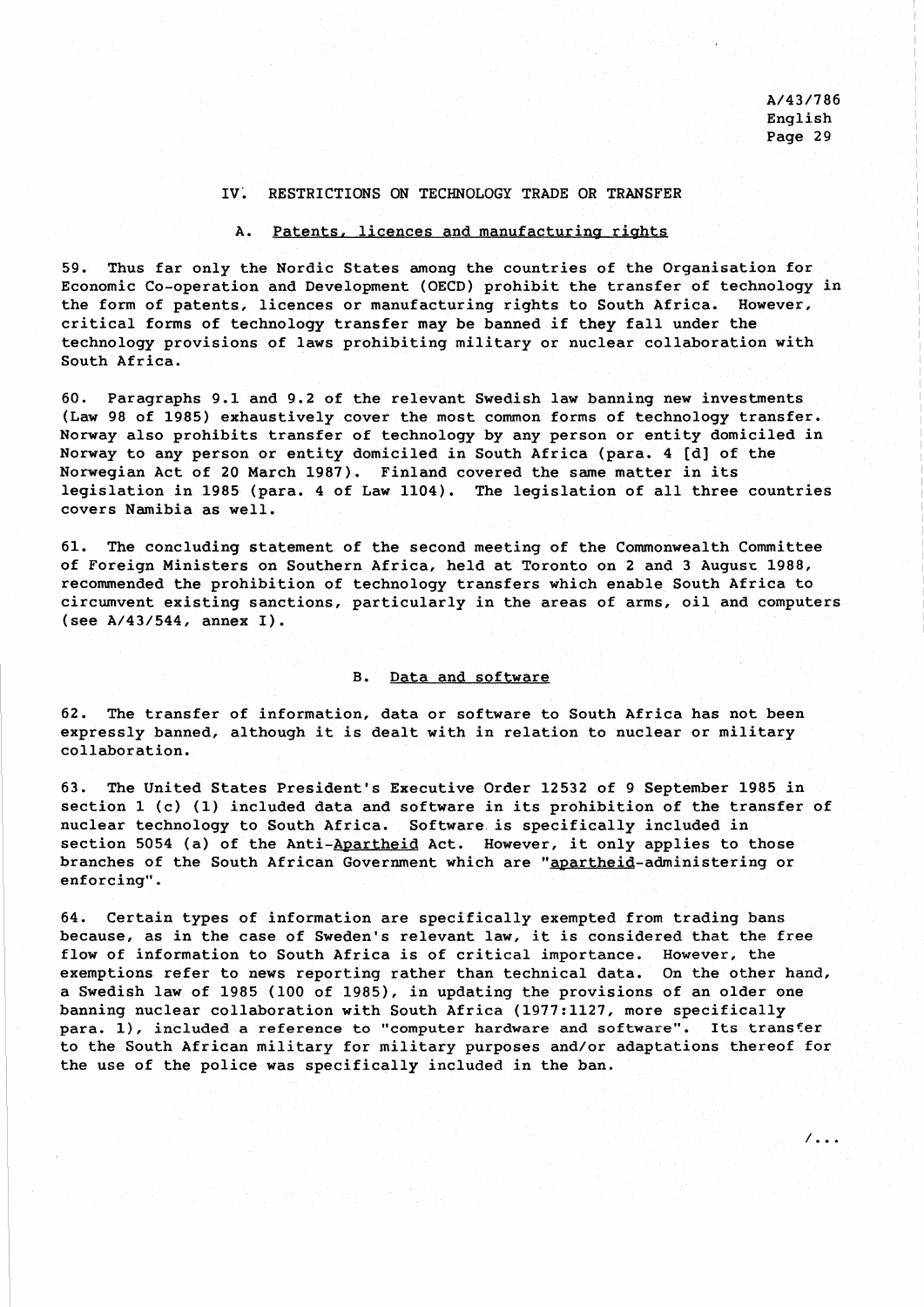# V. RESTRICTIONS ON EXCHANGES OF OTHER SERVICES

#### A. Transportation

65. Several States have introduced restrictions on the use of their transportation facilities for transport of persons or goods to or from South Africa. As early as the 1960s many African countries began to deny South African aircraft landing or overflight rights with the result that normal flight operations have been disturbed. Since 1985 measures severing air links with South Africa have been also increasingly applied.

66. Denmark, Norway and Sweden, which own the Scandinavian Airline Systems, severed their air links with South Africa in accordance with a ministerial agreement of 27 June 1986. Japan banned air links with South Africa on 19 September 1986. The Norwegian Act of 20 March 1987 (art. 3) specifically forbids air freight traffic between Norway and South Africa or Namibia.

67. The United States (Anti-Apartheid Act, sects. 5056 and 5056a) effectively eliminated all air traffic links between the United States and South Africa, save for emergency landings. Canada severed all air links with South Africa in 1985. The Commonwealth meeting in Nassau on 20 October 1985 placed the severance of air links on a list of measures to be adopted in six months if no appreciable progress had been made towards dismantling apartheid. The measure was taken at the London meeting on 5 August 1986 (except for the United Kingdom).

68. Some countries have banned maritime links as well. Article 2 of the Danish law of 30 May 1986, prohibiting trade with South Africa and Namibia, forbids the carrying of oil or petroleum products on Danish-owned ships. Article 2 of the Norwegian Act of 20 March 1987 forbids the carrying of crude oil on Norwegian-registered or Norwegian-owned ships, if such shipments are deliberately destined for South Africa. The law makes provision for re-routed shipments being off-loaded in South Africa. Danish law requires the master of a Danish ship transporting to South Africa items covered by ths arms embargo to inform his Government of such transport and to await instructions before proceeding. **m/** The Swedish Government on 10 October 1985 appealed to the Swedish maritime industry to avoid traffic through South African ports.

69. Brazil does not allow the use of the national territory for the shipment or trans-shipment of any article whose export to South Africa it has banned from its own country, regardless of its origin.

70. One of the measures adopted on 16 September 1987 by the Government of Israel states that "all necessary steps will be taken to prevent Israel from becoming a transit station of any kind for goods and services from and to South Africa, if that might involve circumventing sanctions imposed by a third party".

 $\sqrt{100}$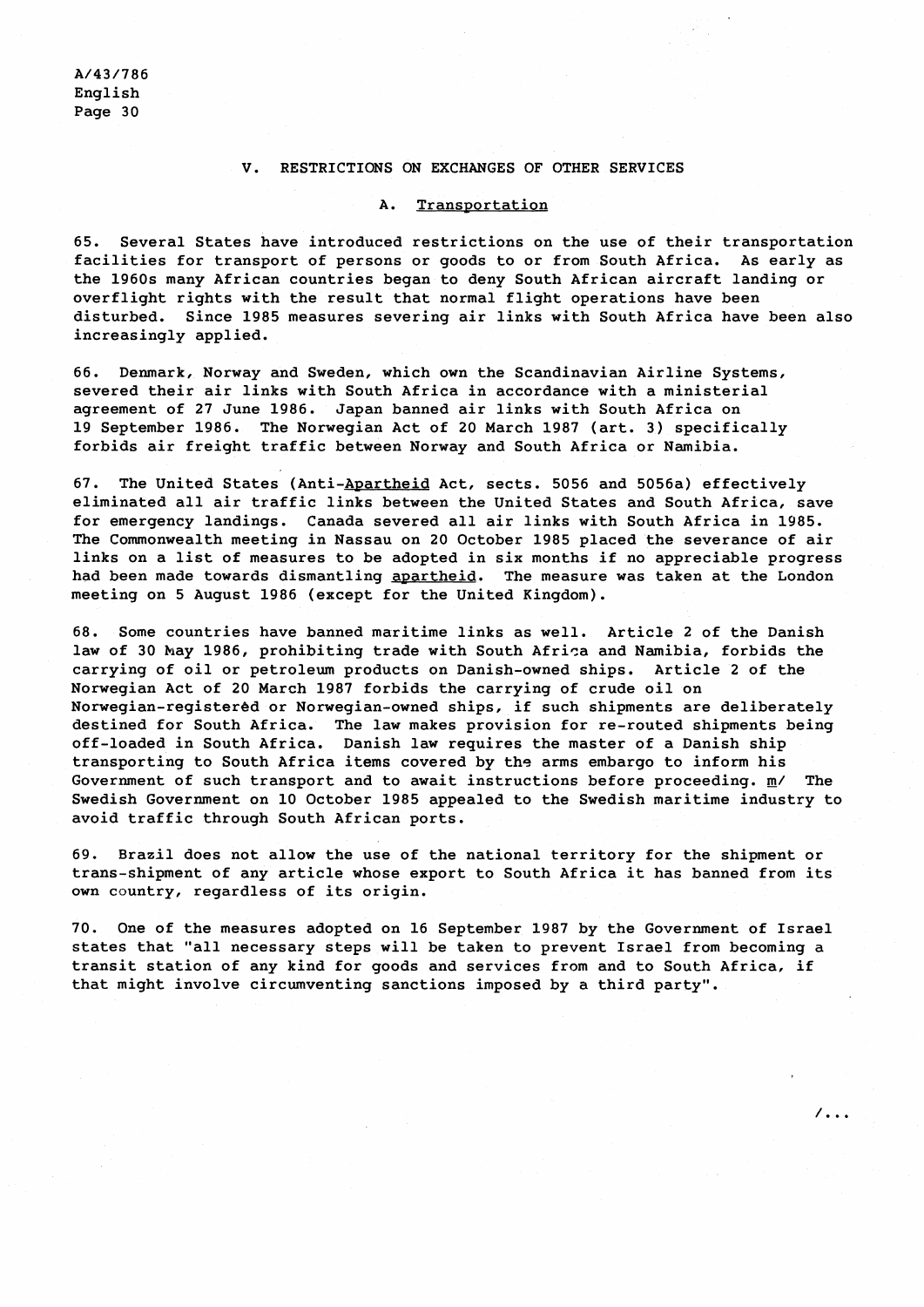$\sqrt{1+i}$ 

#### B. Tourism

71. The promotion of tourism has also been banned by some OECD and other countries. In Norway, according to article 4 (e) of the Act of 20 March 1987, "organizing or offering public tours to South Africa" or "acting as an agent for such tours" is a punishable offence. The Canadian Government banned the promotion of tourism to South Africa on 16 June 1986. At the Commonwealth meeting in Nassau on 20 October 1985 the ban on tourism was placed on the list of measures to be considered after six months if no appreciable progress towards dismantling apartheid was made. The measure was adopted by the Commonwealth with the exception of the United Kingdom, on 5 August 1986. Japan, on 19 September 1986, decided on "voluntary restraints on tourism", and Israel since 1987 prevents government bodies from actively promoting tourism to South Africa. The United States (Anti-Apartheid Act, sect. 5065) prohibits the use of public funds for the promotion of tourism to South Africa.

# C. Rendering of services

72. Although some States prohibit the export of services from their own territory, their bans on services do not prevent their citizens from providing their own personal labour or expertise, in whatsoever capacity, to the South African Government outside their territory. It appears that the only national measure prohibiting a citizen from rendering a service to South Africa is a provision in a Danish ordinance (of 3 February 1978, as amended on **7** April 1982) making it a crime for Danish nationals, wherever they reside, to help South Africa develop nuclear weapons.

73. Measures adopted by the Nordic countries and the United States contain provisions that could possibly be used to prohibit their nationals from rendering such services to South Africa, but there have as yet been no cases where the exact scope of the law has been tested in court.

74. It has been more common for States to prohibit persons or entities domiciled on their territory from rendering services to persons or entities in South Africa. The Norwegian law of 20 March 1987 in article 4 prohibits any person domiciled in Norway from providing any service to any South African government unit or to any individual in South Africa on a commercial basis. Furthermore, article 4, paragraph 2, of the Swedish ordinance prohibiting trade with South Africa (477 of 1987) seems to suggest that a person domiciled in Sweden could not render marketing or consulting services on a commercial basis for any person or entity in South Africa.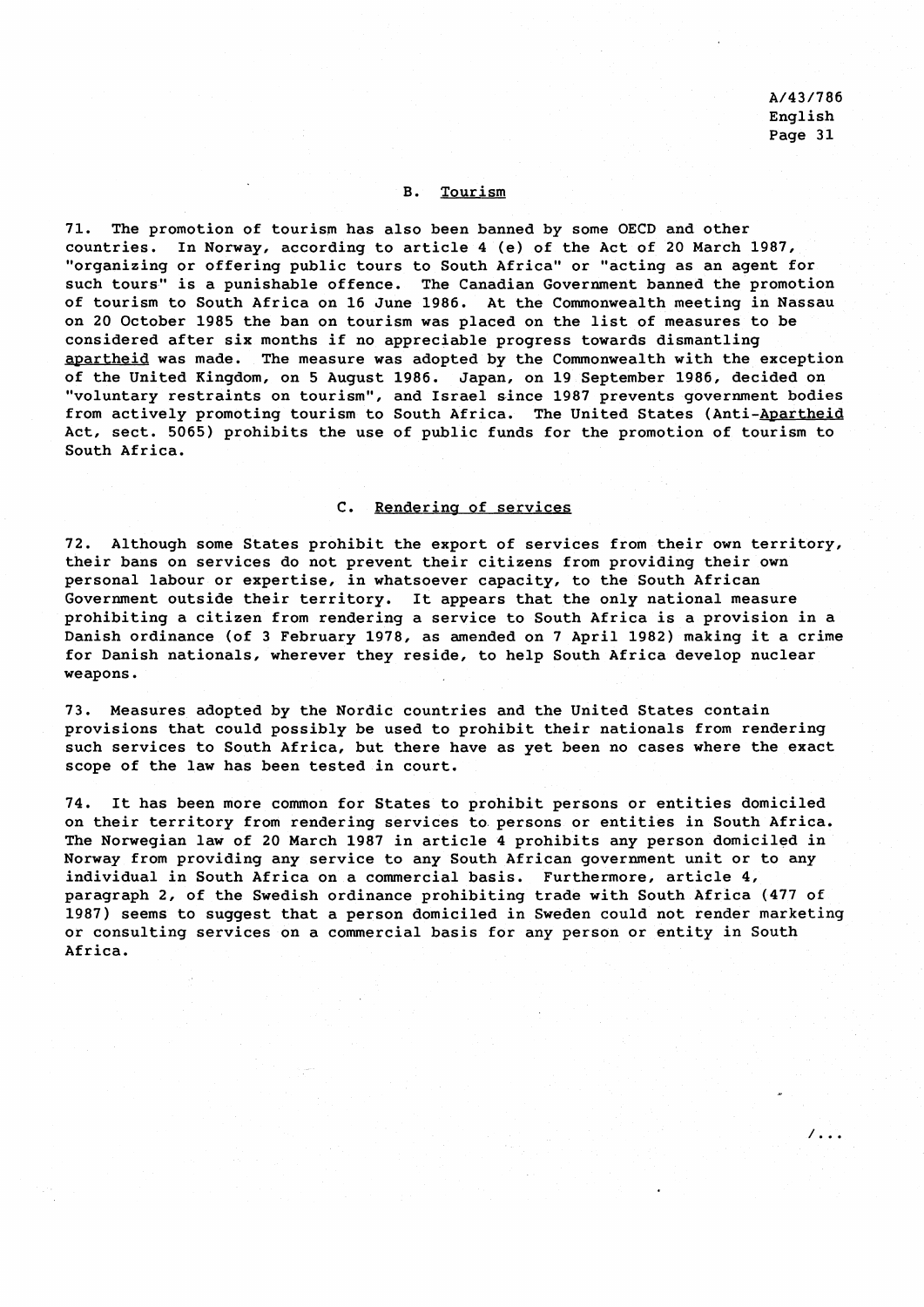t,

# Major importers of South African coal

(in thousands of metric tons)

|                                  | 1983           |              | 1984            | 1985       | 1986    |  |
|----------------------------------|----------------|--------------|-----------------|------------|---------|--|
| Japan                            | 5 944          |              | 7 775           | 8 560      | 8 8 3 4 |  |
| Italy                            | 3 867          |              | 6045            | 6 860      | 5 685   |  |
| Republic of Korea                | 1 500          |              | 1 500           | 4 300      | 5 000   |  |
| Germany, Federal Republic of     | 2 360          |              | 2 2 9 8         | 3 196      | 4 055   |  |
| Spain                            | 1 1 1 4        |              | 1 636           | $2\;\;243$ | 3 979   |  |
| Denmark                          | 2 891          |              | 2 738           | 3 496      | 2662    |  |
| Hong Kong                        | 1 4 1 1        | $\mathbf{1}$ | 751             | 2.242      | 2 5 2 4 |  |
| Belgium                          | 1 896          |              | 1 860           | 2 112      | 2 133   |  |
| Israel*                          | 1 270          |              | 1 451           | 2 176      | 2 084   |  |
| France                           | 4 149          |              | 5 601           | 6 304      | 1 546   |  |
| Netherlands                      | 318            |              | 776             | 892        | 1 451   |  |
| United Kingdom of Great Britain  |                |              |                 |            |         |  |
| and Northern Ireland             | 58             |              | 257             | 724        | 317     |  |
| Yugoslavia                       |                |              |                 |            | 11      |  |
| Sweden                           | $\overline{2}$ |              | 17 <sub>1</sub> | 19         |         |  |
| Austria                          | 16             |              | $\mathbf{1}$    |            |         |  |
| Other countries                  | 1 974          |              | 3 457           | 137        | 693     |  |
| Taiwan (Province of the People's |                |              |                 |            |         |  |
| Republic of China)*              | 1 361          |              | 998             | 998        | 2 026   |  |
| <b>TOTAL</b>                     | 30 131         |              | 38 161          | 44 259     | 43 000  |  |

\* International Energy Agency secretariat, United States Bureau of Mines statistics.

Source: Energy Unit, Department of International Economic and Social Affairs, United Nations Secretariat.

 $\sqrt{16}$